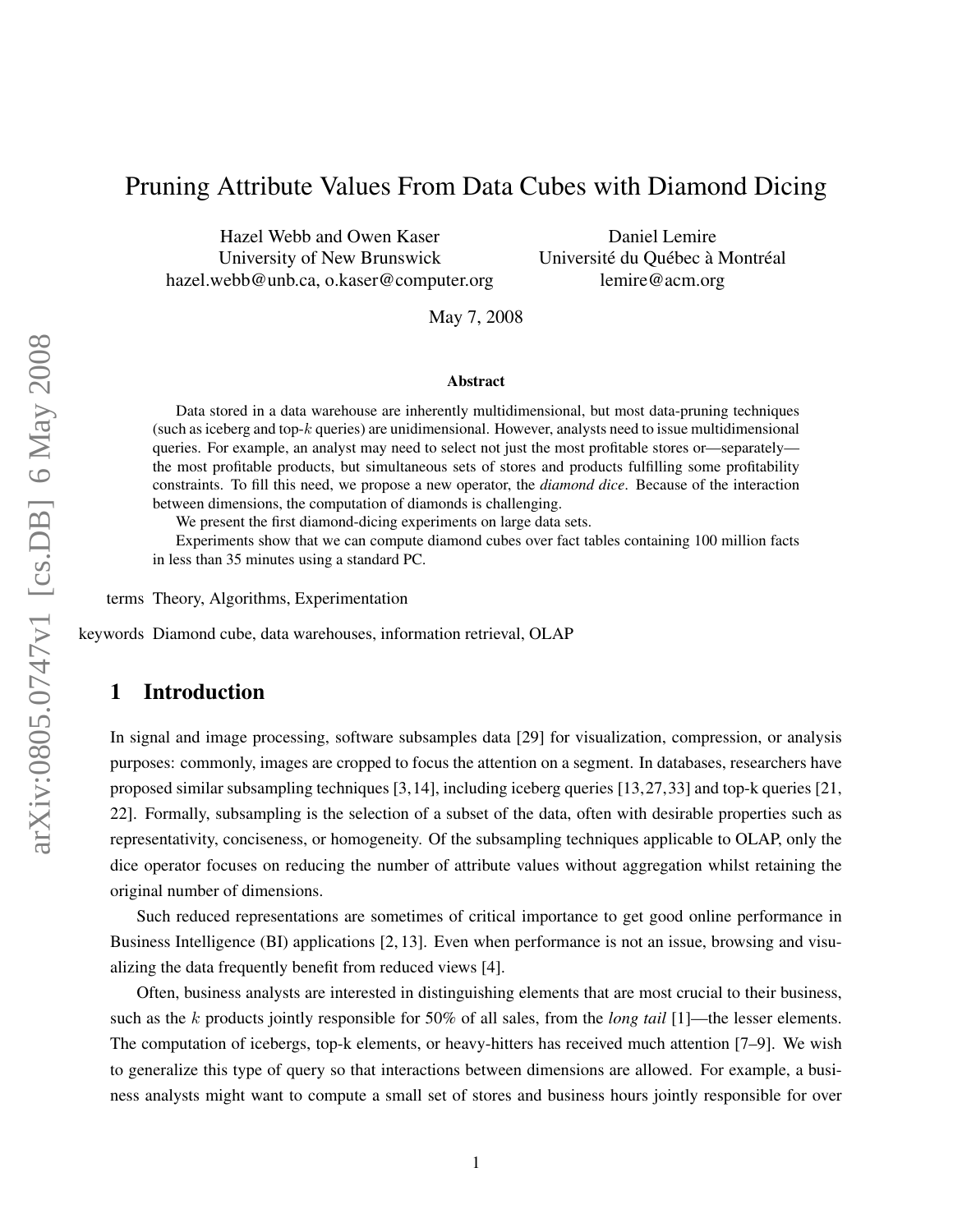|                   | Chicago | Montreal | Miami | Paris | Berlin |
|-------------------|---------|----------|-------|-------|--------|
| TV                | 3.4     | 0.9      | 0.1   | 0.9   | 2.0    |
| Camcorder         | 0.1     | 1.4      | 3.1   | 2.3   | 2.1    |
| Phone             | 0.2     | 8.4      | 2.1   | 4.5   | 0.1    |
| Camera            | 0.4     | 2.7      | 6.3   | 4.6   | 3.5    |
| Game console      | 3.2     | 0.3      | 0.3   | 2.1   | 1.5    |
| <b>DVD</b> Player | 0.2     | 0.5      | 05    | 22    | 2.3    |

<span id="page-1-0"></span>Table 1: Sales (in million dollars) with a 4,10 sum-diamond shaded: stores need to have sales above \$10 million whereas product lines need sales above \$4 million

80% of the sales. In this new setting, the head and tails of the distributions must be described using a multidimensional language; computationally, the queries become significantly more difficult. Hence, analysts will often process dimensions one at a time: perhaps they would focus first on the most profitable business hours, and then aggregate sales per store, or perhaps they would find the must profitable stores and aggregate sales per hour. We propose a general model, of which the unidimensional analysis is a special case, that has acceptable computational costs and a theoretical foundation. In the two-dimensional case, our proposal is a generalization of ITERATIVE PRUNING [18], a graph-trawling approach used to analyze social networks. It also generalizes iceberg queries [13, 27, 33].

To illustrate our proposal in the BI context, consider the following example. Table [1](#page-1-0) represents the sales of different items in different locations. Typical iceberg queries might be requests for stores having sales of at least 10 million dollars or product lines with sales of at least 4 million dollars. However, what if the analyst wants to apply both thresholds simultaneously? He might contemplate closing both some stores and some product lines. In our example, applying the constraint on stores would close Chicago, whereas applying the constraint on product lines would not terminate any product line. However, once the shop in Chicago is closed, we see that the product line TV must be terminated which causes the closure of the Berlin store and the termination of two new product lines (Game console and DVD player).

This multidimensional pruning query selects a subset of attribute values from each dimension that are simultaneously important. The operation is a *diamond dice* [32] and produces a *diamond*, as formally defined in Section [3.](#page-2-0)

Other approaches that seek important attribute values, e.g. the Skyline operator [6, 23], Dominant Relationship Analysis [20], and Top-k dominating queries [35], require dimension attribute values to be ordered, e.g. distance between a hotel and a conference venue, so that data points can be ordered. Our approach requires no such ordering.

# 2 Notation

Notation used in this paper is tabulated below.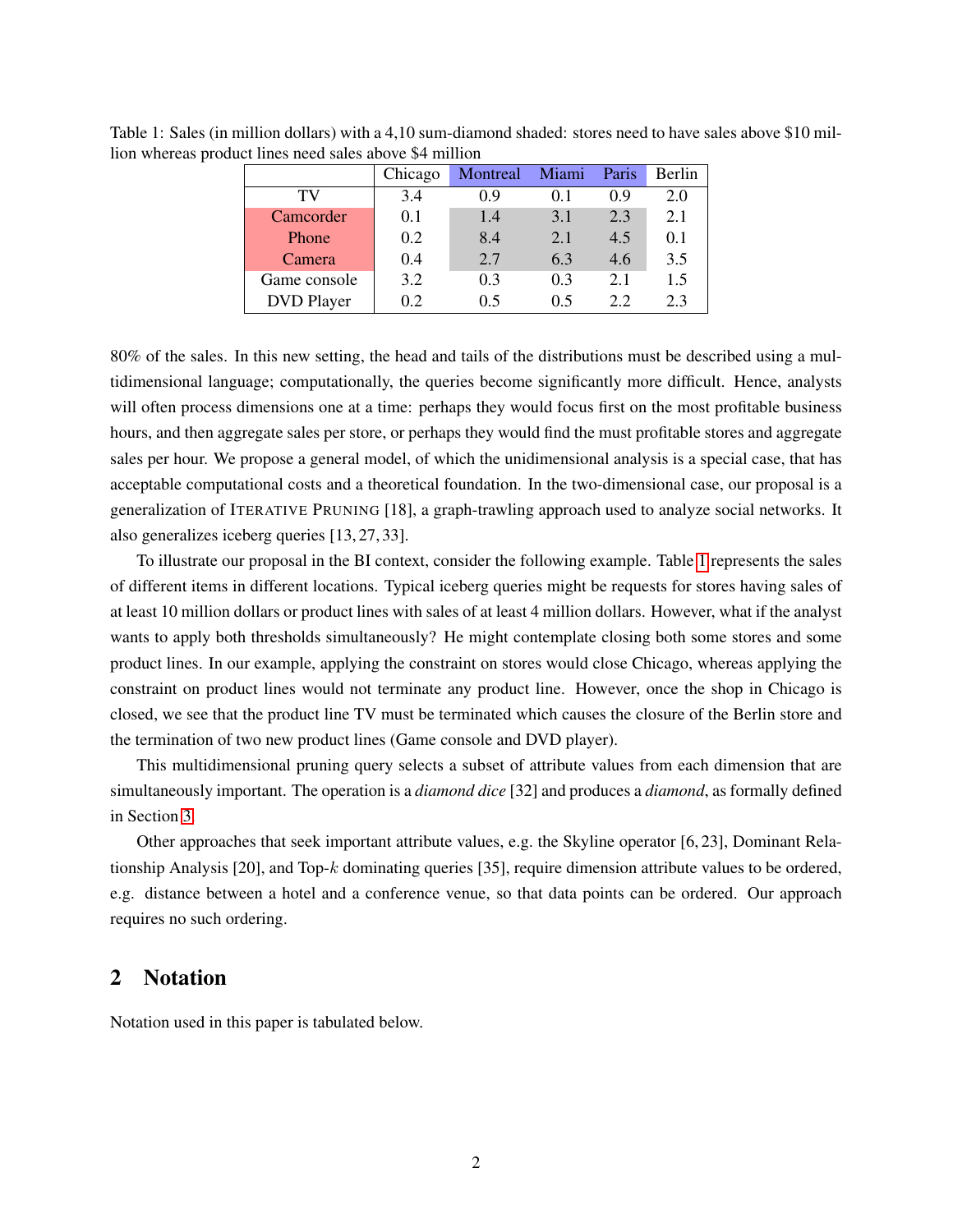|                          | a data cube                                          |
|--------------------------|------------------------------------------------------|
| $\sigma$                 | aggregator COUNT or SUM                              |
| $C_{\dim, i}$            | $\sigma$ (slice <i>i</i> of dimension dim in cube C) |
| $ C  = \sum_{i} C_{1,i}$ | the number of allocated cells in cube $C$            |
| A, B                     | cubes                                                |
| $D_i$                    | $ith$ dimension of a data cube                       |
| $n_i$                    | number of attribute values in dimension              |
|                          | $D_i$                                                |
| k                        | number of carats                                     |
| $k_i$                    | number of carats of order 1 for $D_i$                |
| $\overline{d}$           | number of dimensions                                 |
| $\boldsymbol{p}$         | max. number of attribute values per dim              |
| $p_i$                    | max. number of attribute values for $D_i$            |
| $\kappa(C)$              | maximum carats in $C$                                |
| COUNT- $\kappa(C)$       | maximum carats in $C$ , $\sigma$ is COUNT            |
|                          |                                                      |

## <span id="page-2-0"></span>3 Properties of Diamond Cubes

Given a database relation, a dimension  $D$  is the set of values associated with a single attribute. A cube  $C$  is the set of dimensions together with a map from some tuples in  $D_1 \times \cdots \times D_d$  to real-valued measure values. Without losing generality, we shall assume that  $n_1 \leq n_2 \leq \ldots \leq n_d$ , where  $n_i$  is the number of distinct attribute values in dimension i.

A *slice* of order  $\delta$  is the set of cells we obtain when we fix a single attribute value in each of  $\delta$  different dimensions. For example, a slice of order 0 is the entire cube, a slice of order 1 is the more traditional definition of a slice and so on. For a d-dimensional cube, a slice of order  $d$  is a single cell. An aggregator is a function,  $\sigma$ , from sets of values to the real numbers.

Definition 1. *Let* σ *be an aggregator such as* SUM *or* COUNT*, and let* k *be some real-valued number. A cube has* k carats *over dimensions*  $i_1, \ldots, i_\delta$ , *if for every slice* x *of order*  $\delta$  *along dimensions*  $i_1, \ldots, i_\delta$ , we have  $\sigma(x) \geq k$ .

We can recover iceberg cubes by seeking cubes having carats of order d where  $\sigma(x)$  returns the measure corresponding to cell x. The predicate  $\sigma(x) \leq k$  could be generalized to include  $\sigma(x) \geq k$  and other constraints.

We say that an aggregator  $\sigma$  is monotonically increasing if  $S' \subset S$  implies  $\sigma(S') \leq \sigma(S)$ . Similarly,  $\sigma$ is monotonically decreasing if  $S' \subset S$  implies  $\sigma(S') \geq \sigma(S)$ . Monotonically increasing operators include COUNT, MAX and SUM (over non-negative measures). Monotonically decreasing operators include MIN and SUM (over non-positive measures).

We say a cube  $C'$  is *restricted from* cube  $C$  if

- they have the same number of dimensions
- dimension i of  $C'$  is a subset of dimension i of  $C$
- If in  $C'$ ,  $(v_1, v_2, \ldots, v_d) \mapsto m$ , then in  $C$ ,  $(v_1, v_2, \ldots, v_d) \mapsto m$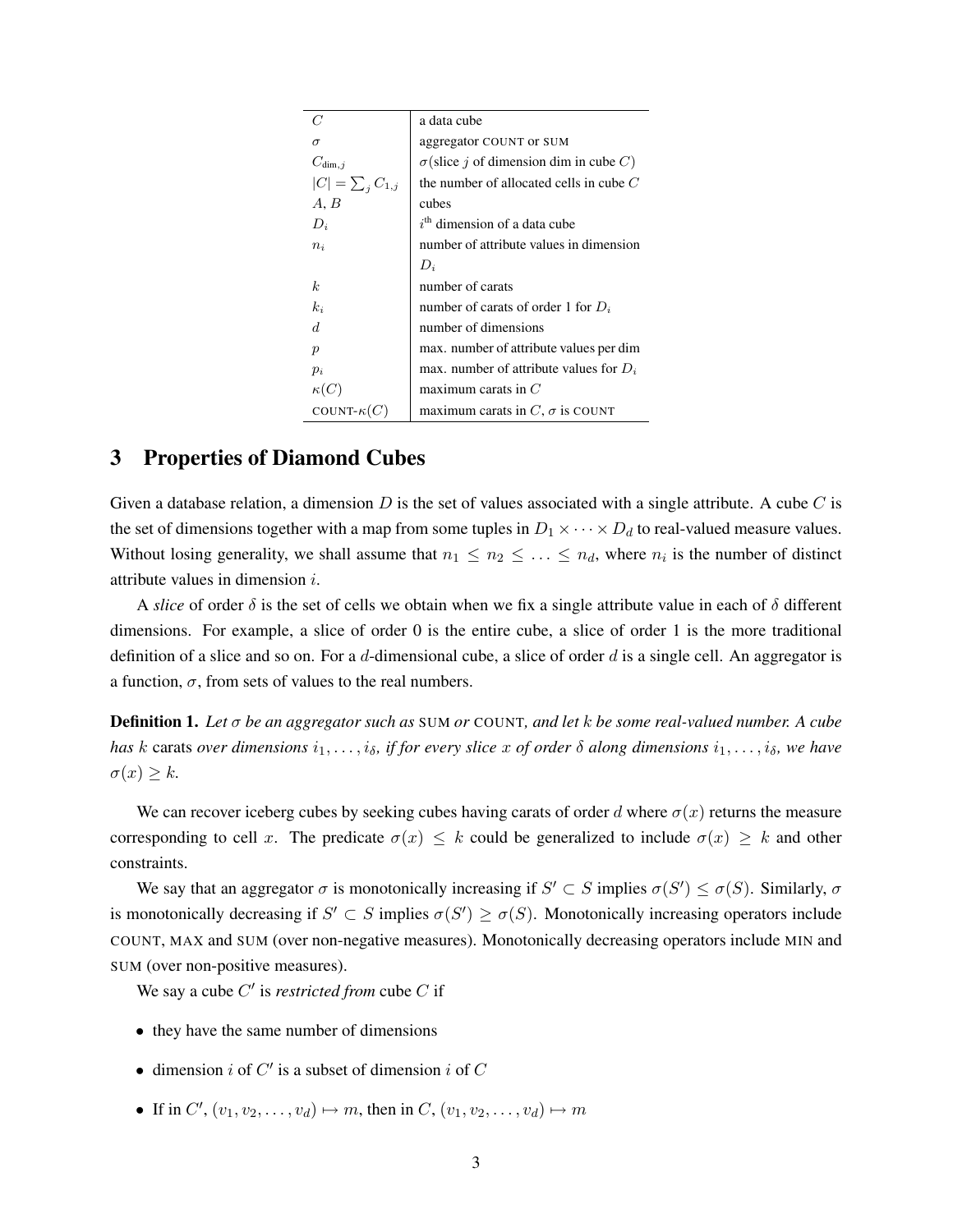Definition 2. *Let* A *and* B *be two cubes with the same dimensions and measures restricted from a single cube* C*. Their union is denoted* A ∪ B*. It is the set of attributes together with their measures, on each dimension, that appear in* A*, or* B *or both. The union of* A *and* B *is* B *if and only if* A *is contained in* B*:* A *is a subcube of* B*.*

<span id="page-3-0"></span>**Proposition 1.** If the aggregator  $\sigma$  is monotonically increasing, then the union of any two cubes having k *carats over dimensions*  $i_1, \ldots, i_\delta$  *has k carats over dimensions*  $i_1, \ldots, i_\delta$  *as well.* 

*Proof.* Any slice x of the union of A and B contains a slice  $x'$  from at least A or B. Since  $x'$  is contained in x, and  $\sigma(x') \geq k$ , we have  $\sigma(x) \geq k$ .  $\Box$ 

Hence, as long as  $\sigma$  is monotonically increasing, there is a maximal cube having k carats over dimensions  $i_1, \ldots, i_\delta$ , and we call such a cube the *diamond*. When  $\sigma$  is not monotonically increasing, there may not be a unique diamond. Indeed, consider the even-numbered rows and columns of the following matrix, then consider the odd-numbered rows and columns. Both are maximal cubes with 2 carats (of order 1) under the SUM operator:

|  | $1 -1$ $1 -1$ |  |
|--|---------------|--|
|  | $-1$ 1 $-1$ 1 |  |
|  | $1 -1$ $1 -1$ |  |
|  | $-1$ 1 $-1$ 1 |  |

Because we wish diamonds to be unique, we will require  $\sigma$  to be

The next proposition shows that diamonds are themselves nested.

<span id="page-3-1"></span>**Proposition 2.** The diamond having  $k'$  carats over dimensions  $i_1, \ldots, i_\delta$  is contained in the diamond having k carats over dimensions  $i_1, \ldots, i_\delta$  whenever  $k' \geq k$ .

*Proof.* Let A be the diamond having  $k$  carats and  $B$  be the diamond having  $k'$  carats. By Proposition [1,](#page-3-0)  $A \cup B$  has at least k' carats, and because B is maximal,  $A \cup B = B$ ; thus, A is contained in B.  $\Box$ 

For simplicity, we only consider carats of order 1 for the rest of the paper. We write that a cube has  $k_1, k_2, \ldots, k_d$ -carats if it has  $k_i$  carats over dimension  $D_i$ ; when  $k_1 = k_2 = \ldots = k_d = k$  we simply write that it has  $k$  carats.

One consequence of Proposition [2](#page-3-1) is that the diamonds having various number of carats form a lattice (see Fig. [1\)](#page-4-0) under the relation "is included in." This lattice creates optimization opportunities: if we are given the 2, 1-carat diamond X and the 1, 2-carat diamond Y, then we know that the 2, 2-carat diamond must lie in both X and Y. Likewise, if we have the 2, 2-carat diamond, then we know that its attribute values must be included in the diamond above it in the lattice (such as the 2, 1-carat diamond).

Given the size of a sum-based diamond cube (in cells), there is no upper bound on its number of carats. However, it cannot have more carats than the sum of its measures. Conversely, if a cube has dimension sizes  $n_1, n_2, \ldots, n_d$  and k carats, then its sum is at least  $k \max(n_1, n_2, \ldots, n_d)$ .

Given the dimensions of a COUNT-based diamond cube,  $n_1 \leq n_2 \leq \ldots \leq n_{d-1} \leq n_d$ , an upper bound for the number of carats k of a subcube is  $\prod_{i=1}^{d-1} n_i$ . An upper bound on the number of carats  $k_i$  for dimension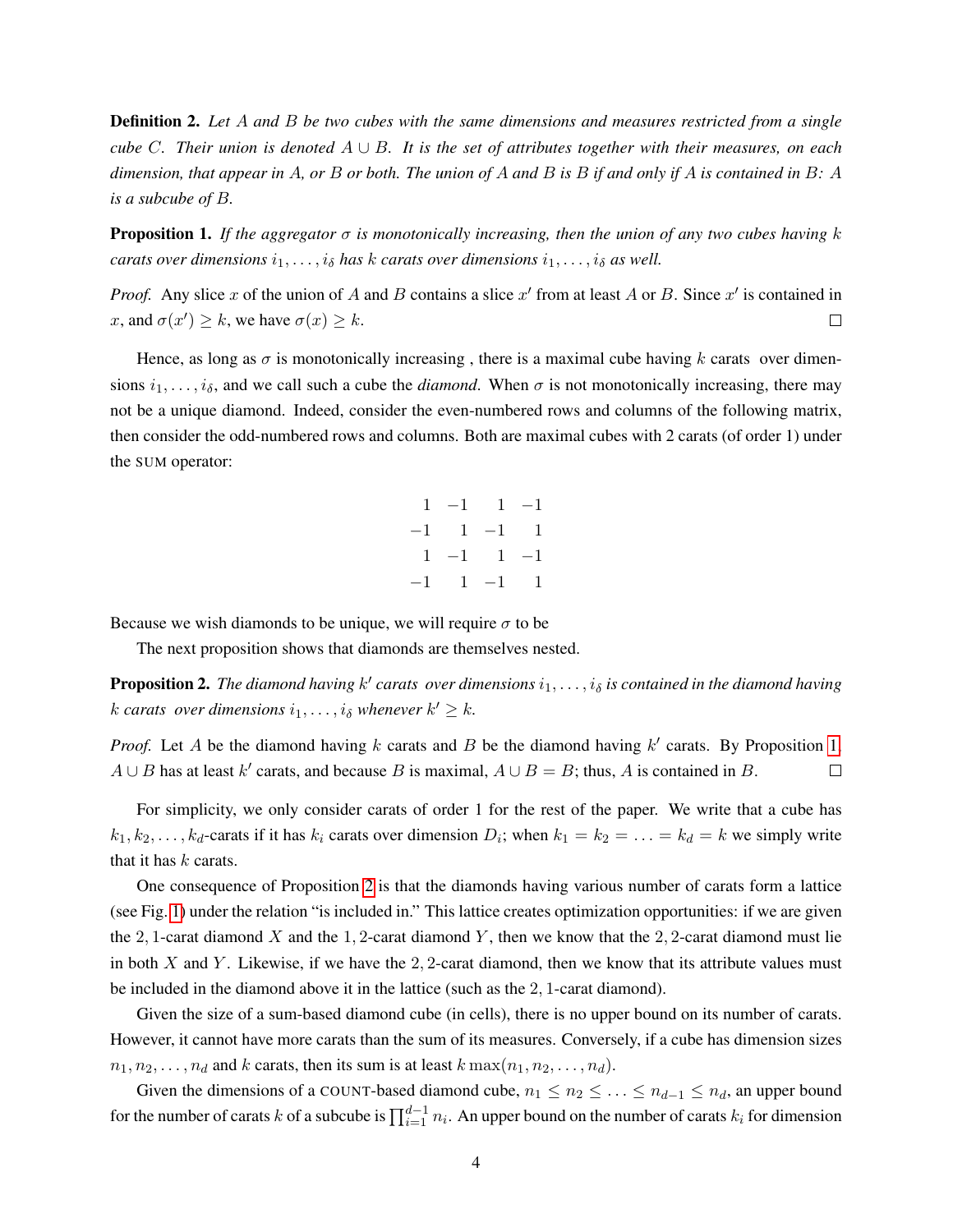

<span id="page-4-0"></span>Figure 1: Part of the COUNT-based diamond-cube lattice of a  $2 \times 2 \times 2$  cube

i is  $\prod_{j=1,j\neq i}^{d} n_i$ . An alternate (and trivial) upper bound on the number of carats in any dimension is  $|C|$ , the number of allocated cells in the cube. For sparse cubes, this bound may be more useful.

Intuitively, a cube with many carats needs to have a large number of allocated cells: accordingly, the next proposition provides a lower bound on the size of the cube given the number of carats.

<span id="page-4-1"></span>Proposition 3. *For*  $d > 1$ *, the size S, or number of allocated cells, of a d-dimensional cube of k carats satisfies*  $S \ge k \max_{i \in \{1,2,...,d\}} n_i \ge k^{d/(d-1)}$ ; more generally, a  $k_1, k_2,..., k_d$ -carat cube has size S satisfying  $S \ge \max_{i \in \{1, 2, ..., d\}} k_i n_i \ge (\prod_{i=1, ..., d} k_i)^{1/(d-1)}$ .

*Proof.* Pick dimension  $D_i$ : the subcube has  $n_i$  slices along this dimension, each with k allocated cells, proving the first item.

We have that  $k(\sum_i n_i)/d \leq k \max_{i \in \{1,2,\dots,d\}} n_i$  so that the size of the subcube is at least  $k(\sum_i n_i)/d$ .

If we prove that  $\sum_i n_i \geq dk^{1/(d-1)}$  then we will have that  $k(\sum_i n_i)/d \geq k^{d/(d-1)}$  proving the second item. This result can be shown using Lagrange multipliers. Consider the problem of minimizing  $\sum_i n_i$  given the constraints  $\prod_{i=1,2,\dots,j-1,j+1,\dots,d} n_i \geq k$  for  $j = 1,2,\dots,d$ . These constraints are necessary since all slices must contain at least k cells. The corresponding Lagrangian is  $L = \sum_i n_i +$  $\sum_j \lambda_j \left( \prod_{i=1,2,\dots,j-1,j+1,\dots,d} n_i - k \right)$ . By inspection, the derivatives of L with respect to  $n_1, n_2, \dots, n_d$ are zero and all constraints are satisfied when  $n_1 = n_2 = \ldots = n_d = k^{1/(d-1)}$ . For these values,  $\sum_i n_i = dk^{1/(d-1)}$  and this must be a minimum, proving the result. The more general result follows similarly, by proving that the minimum of  $\sum n_i k_i$  is reached when  $n_i = (\prod_{i=1,\dots,d} k_i)^{1/(d-1)}/k_i$  for all  $\Box$  $i$ 's.

We calculate the *volume* of a cube C as  $\prod_{i=1}^{i=d} n_i$  and its *density* is the ratio of allocated cells, |C|, to the volume  $(|C|/\prod_{i=1}^{i=d} n_i)$ . Given  $\sigma$ , its *carat-number*,  $\kappa(C)$ , is the largest number of carats for which the cube has a non-empty diamond. Intuitively, a small cube with many allocated cells should have a large  $\kappa(C)$ .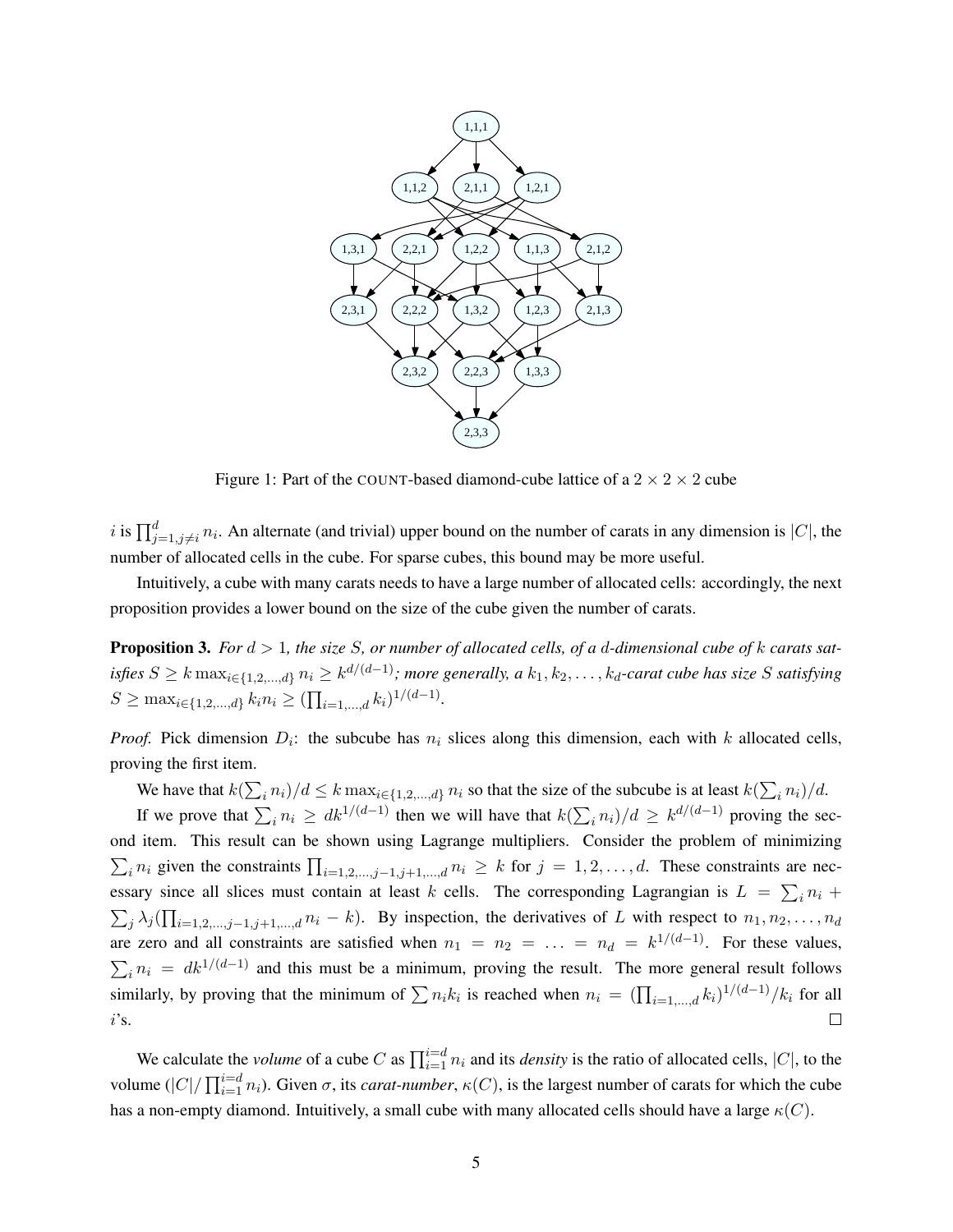One statistic of a cube C is its carat-number,  $\kappa(C)$ , which is the largest number of carats for which the cube has a non-empty diamond. Is this statistic robust? I.e., with high probability, can changing a small fraction of the data set change the statistic much? Of course, typical analyses are based on thresholds (e.g. applied to support and accuracy in rule mining), and thus small changes to the cube may not always behave as desired. Diamond dicing is no exception. For the cube C in Fig. [3](#page-11-0) and the statistic  $\kappa(C)$  we see that diamond dicing is not robust against an adversary who can deallocate a single cell: deallocation of the second cell on the top row results means that the cube no longer contains a diamond with 2 carats. This example can be generalized.

Proposition 4. *For any* b*, there is a cube* C *from which deallocation of any* b *cells results in a cube* C <sup>0</sup> *with*  $\kappa(C') = \kappa(C) - \Omega(b).$ 

*Proof.* Let C be a d-dimensional cube with  $n_i = 2$  with all cells allocated. We see that C has  $2^{d-1}$  carats and  $\kappa(C) = 2^{d-1}$  (assume  $d > 1$ ). Given b, set  $x = \lfloor \frac{(d-1)b}{2d} \rfloor$  $\frac{-1}{2d}$ ]. Because  $x \ge \frac{(d-1)b}{2d} - 1 \ge \frac{b}{4} - 1 \in \Omega(b)$ , it suffices to show that by deallocating b cells, we can reduce the number of carats by x. By Proposition [3,](#page-4-1) we have that any cube with  $2^{d-1} - x$  carats must have size at least  $(2^{d-1} - x)^{d/(d-1)}$ . When  $x \ll 2^{d-1}$ , this size is approximately  $2^{d-1} - \frac{2dx}{d-1}$ , and slightly larger by the alternation of the Taylor expansion. Hence, if we deallocate at least  $\frac{2dx}{d-1}$  cells, the number of carats must go down by at least x. But  $x = \lfloor \frac{(d-1)b}{2d} \rfloor$  $\frac{-1}{2d}$   $\Rightarrow$   $x \le$  $\frac{(d-1)b}{2d} \Rightarrow b \ge \frac{2dx}{d-1}$  which shows the result. It is always possible to choose d large enough so that  $x \ll 2^{d-1}$ irrespective of the value b.  $\Box$ 

Conversely, in Fig. [3](#page-11-0) we might allocate the cell above the bottom-right corner, thereby obtaining a 2-carat diamond with all  $2n + 1$  cells. Compared to the original case with a 4-cell 2-carat diamond, we see that a small change effects a very different result. Diamond dicing is not, in general, robust. However, it is perhaps more reasonable to follow Pensa and Boulicaut [28] and ask whether  $\kappa$  appears, experimentally, to be robust against random noise on realistic data sets. We return to this in Subsection [6.5.](#page-20-0)

Many OLAP aggregators are distributive, algebraic and linear. An aggregator  $\sigma$  is *distributive* [16] if there is a function F such that for all  $0 \le k < n - 1$ ,

$$
\sigma(a_0,\ldots,a_k,a_{k+1},\ldots,a_{n-1})=F(\sigma(a_0,\ldots,a_k),\sigma(a_{k+1},\ldots,a_{n-1})).
$$

An aggregator  $\sigma$  is *algebraic* if there is an intermediate tuple-valued **distributive** range-query function  $G$ from which  $\sigma$  can be computed. An algebraic example is AVERAGE: given the tuple (COUNT, SUM), one can compute AVERAGE by a ratio. In other words, if  $\sigma$  is an algebraic function then there must exist G and F such that

$$
G(a_0,\ldots,a_k,a_{k+1},\ldots,a_{n-1})=F(G(a_0,\ldots,a_k),G(a_{k+1},\ldots,a_{n-1})).
$$

An algebraic aggregator σ is *linear* [19] if the corresponding intermediate query G satisfies

$$
G(a_0 + \alpha d_0, \dots, a_{n-1} + \alpha d_{n-1}) = G(a_0, \dots, a_{n-1}) + \alpha G(d_0, \dots, d_{n-1})
$$

for all arrays  $a, d$ , and constants  $\alpha$ . SUM and COUNT are linear functions; MAX is not linear.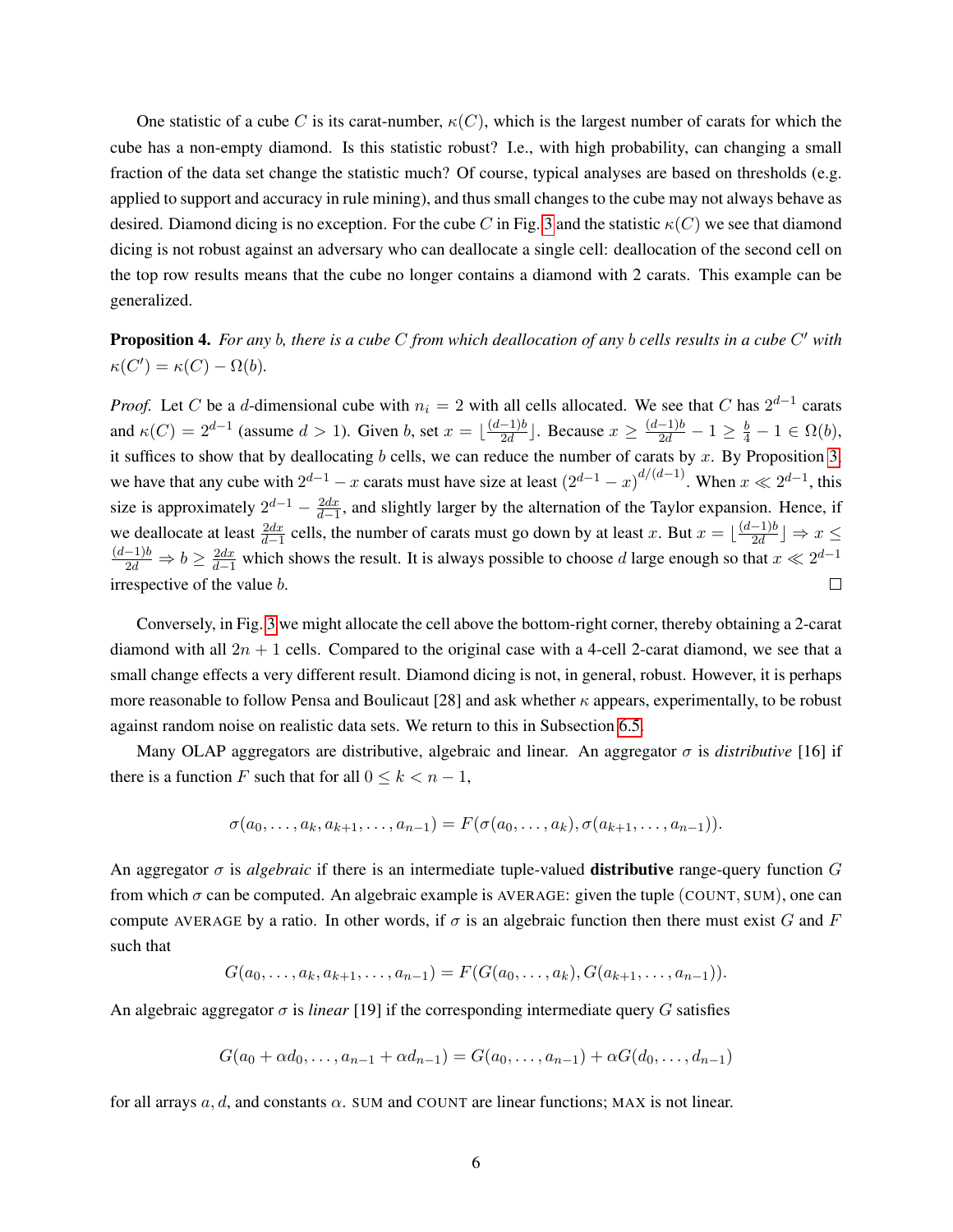## 4 Related Problems

In this section, we discuss four problems, three of which are NP-hard, and show that the diamond—while perhaps not providing an exact solution—is a good starting point. The first two problems, Trawling the Web for Cyber-communities and Largest Perfect Subcube, assume use of the aggregator COUNT whilst for the remaining problems we assume SUM.

### 4.1 Trawling the Web for Cyber-communities

In 1999, Kumar et al. [18] introduced the ITERATIVE PRUNING algorithm for discovering emerging communities on the Web. They model the Web as a directed graph and seek large dense bipartite subgraphs or cores, and therefore their problem is a 2-D version of our problem. Although their paper has been widely cited [30, 34], to our knowledge, we are the first to propose a multidimensional extension to their problem suitable for use in more than two dimensions and to provide a formal analysis.

### 4.2 Largest Perfect Cube

A *perfect* cube contains no empty cells, and thus it is a diamond. Finding the largest perfect diamond is NP-hard. A motivation for this problem is found in Formal Concept Analysis [15], for example.

#### Proposition 5. *Finding a perfect subcube with largest volume is NP-hard, even in 2-D.*

*Proof.* A 2-D cube is essentially an unweighted bipartite graph. Thus, a perfect subcube corresponds directly to a *biclique*—a clique in a bipartite graph. Finding a biclique with the largest number of edges has been shown NP-hard by Peeters [26], and this problem is equivalent to finding a perfect subcube of maximum volume.  $\Box$ 

Finding a diamond might be part of a sensible heuristic to solve this problem, as the next lemma suggests.

**Lemma 1.** For COUNT-based carats, a perfect subcube of size  $n_1 \times n_2 \times \ldots \times n_d$  is contained in the  $\prod_{i=1}^d n_i/\max_i n_i$ -carat diamond and in the  $k_1, k_2, \ldots, k_d$ -carat diamond where  $k_i = \prod_{j=1}^d n_j/n_i$ .

This helps in two ways: if there is a nontrivial diamond of the specified size, we can search for the perfect subcube within it; however, if there is only an empty diamond of the specified size, there is no perfect subcube.

#### 4.3 Densest Cube with Limited Dimensions

In the OLAP context, given a cube, a user may ask to "find the subcube with at most 100 attribute values per dimension." Meanwhile, he may want to keep as much of the cube as possible. We call this problem DENSEST CUBE WITH LIMITED DIMENSIONS (DCLD), which we formalize as: pick  $\min(n_i, p)$  attribute values for dimension  $D_i$ , for all i's, so that the resulting subcube is maximally dense.

<span id="page-6-0"></span>Intuitively, a densest cube should at least contain a diamond. We proceed to show that a sufficiently dense cube always contains a diamond with a large number of carats.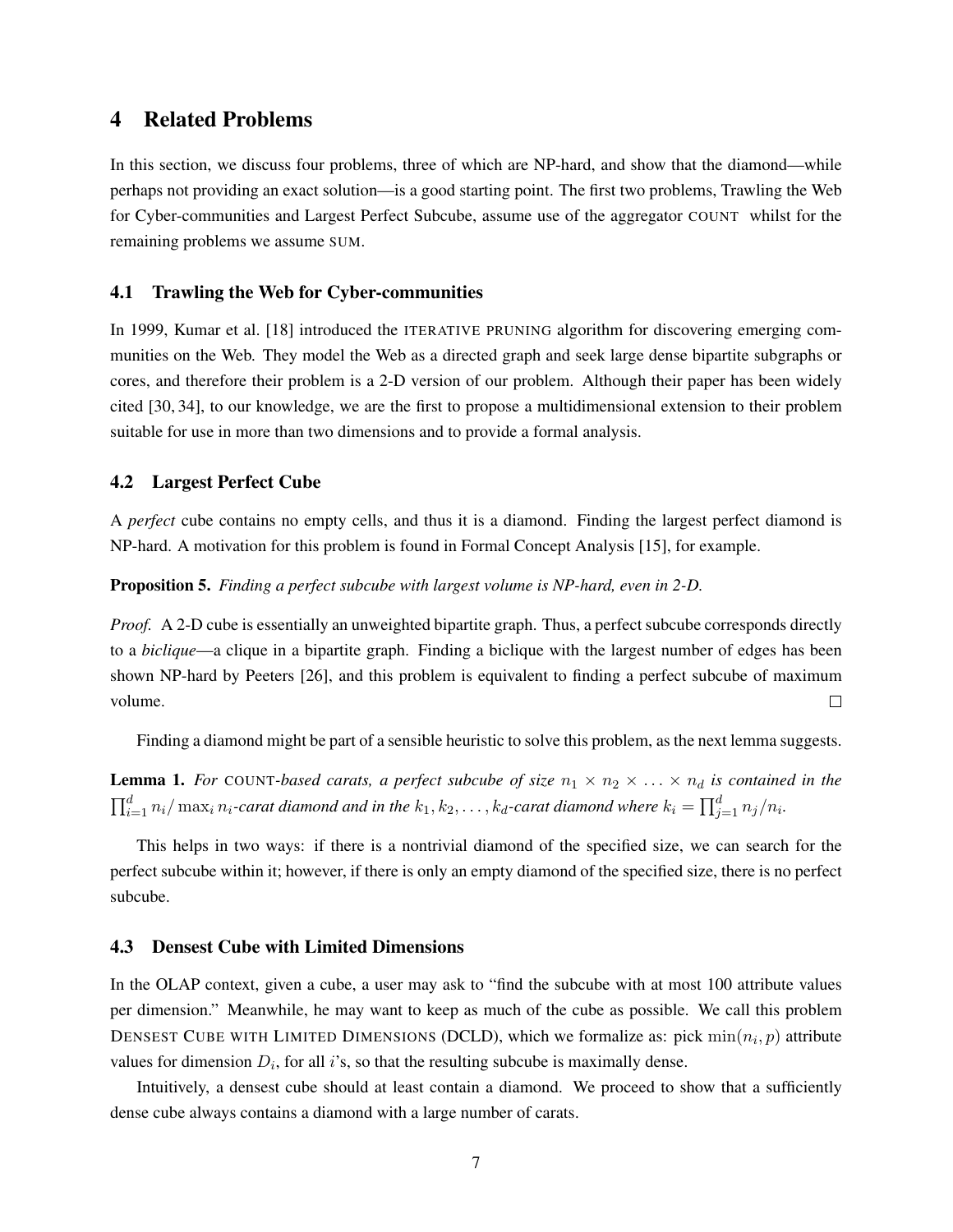**Proposition 6.** If a cube does not contain a k-carat subcube, then it has at most  $1 + (k - 1) \sum_{i=1}^{d} (n_i - 1)$ allocated cells. Hence, it has density at most  $(1 + (k-1)\sum_{i=1}^d (n_i-1))/\prod_{i=1}^d n_i$ . More generally, a cube that does not contain a  $k_1,k_2,\ldots,k_d$ -carat subcube has size at most  $1+\sum_{i=1}^d (k_i-1)(n_i-1)$  and density *at most*  $(1 + \sum_{i=1}^{d} (k_i - 1)(n_i - 1))/\prod_{i=1}^{d} n_i$ .

*Proof.* Suppose that a cube of dimension at most  $n_1 \times n_2 \times \ldots \times n_d$  contains no k-carat diamond. Then one slice must contain at most  $k - 1$  allocated cells. Remove this slice. The amputated cube must not contain a k-carat diamond. Hence, it has one slice containing at most  $k - 1$  allocated cells. Remove it. This iterative process can continue at most  $\sum_i (n_i - 1)$  times before there is at most one allocated cell left: hence, there are at most  $(k-1)\sum_i(n_i-1)+1$  allocated cells in total. The more general result follows similarly.  $\Box$ 

The following corollary follows trivially from Proposition [6:](#page-6-0)

**Corollary 1.** A cube of size greater than  $1 + (k - 1) \sum_{i=1}^{d} (n_i - 1)$  allocated cells, that is, having density *greater than*

$$
\frac{1 + (k-1) \sum_{i=1}^{d} (n_i - 1)}{\prod_{i=1}^{d} n_i},
$$

*must contain a k-carat subcube. If a cube contains more than*  $1 + \sum_{i=1}^{d} (k_i - 1)(n_i - 1)$  *allocated cells, it must contain a*  $k_1, k_2, \ldots, k_d$ -carat subcube.

Solving for k, we have a lower bound on the maximal number of carats:  $\kappa(C) \ge |C| / \sum_i (n_i - 1) - 3$ . We also have the following corollary to Proposition [6:](#page-6-0)

Corollary 2. *Any solution of the DCLD problem having density above*

$$
\frac{1 + (k-1)\sum_{i=1}^{d} (\min(n_i, p) - 1)}{\prod_{i=1}^{d} \min(n_i, p)} \le \frac{1 + (k-1)d(p-1)}{\prod_{i=1}^{d} n_i}
$$

*must intersect with the* k*-carat diamond.*

When  $n_i \ge p$  for all i, then the density threshold of the previous corollary is  $(1 + (k-1)d(p-1))/p^d$ : this value goes to zero exponentially as the number of dimensions increases.

We might hope that when the dimensions of the diamond coincide with the required dimensions of the densest cube, we would have a solution to the DCLD problem. Alas, this is not true. Consider the 2-D cube in Fig. [2.](#page-8-0) The bottom-right quadrant forms the largest 3-carat subcube. In the bottom-right quadrant, there are 15 allocated cells whereas in the upper-left quadrant there are 16 allocated cells. This proves the next result.

<span id="page-7-0"></span>**Lemma 2.** Even if a diamond has exactly  $min(n_i, p_i)$  attribute values for dimension  $D_i$ , for all i's, it may *still not be a solution to the DCLD problem.*

We are interested in large data sets; the next theorem shows that solving DCLD and HCLD is difficult.

Theorem 1. *The DCLD and HCLD problems are NP-hard.*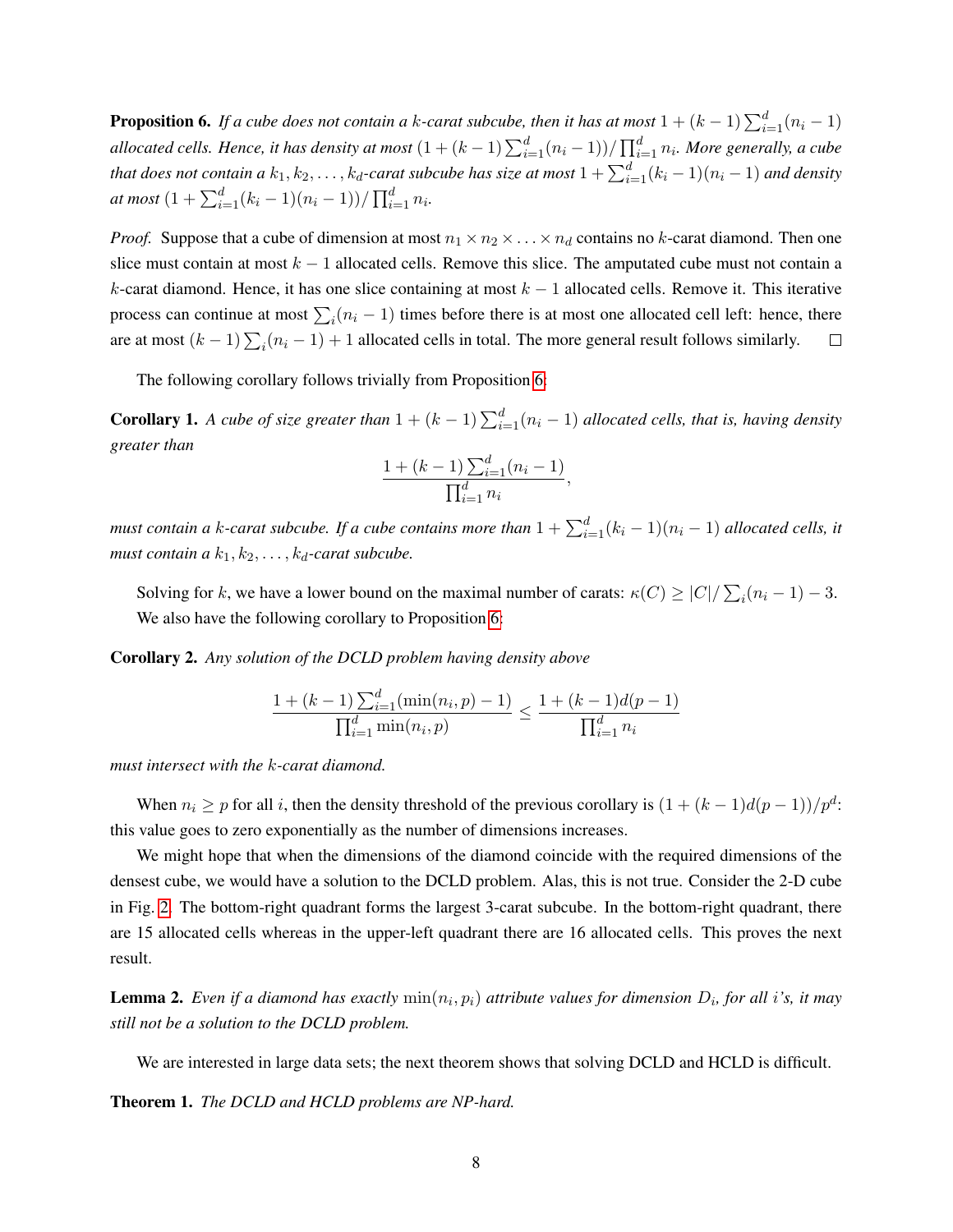

<span id="page-8-0"></span>Figure 2: Example showing that a diamond (bottom-right quadrant) may not have optimal density.

*Proof.* The EXACT BALANCED PRIME NODE CARDINALITY DECISION PROBLEM (EBPNCD) is NP-complete [10] for a given bipartite graph  $G = (V_1, V_2, E)$  and a number p, does there exist a biclique  $U_1$  and  $U_2$  in G such that  $|U_1| = p$  and  $|U_2| = p$ ?

Given an EBPNCD instance, construct a 2-D cube where each value of the first dimension corresponds to a vertex of  $V_1$ , and each value of the second dimension corresponds to a vertex of  $V_2$ . Fill cell corresponding to  $v_1, v_2 \in V_1 \times V_2$  with a measure value if and only if  $v_1$  is connected to  $v_2$ . The solution of the DCLD problem applied to this cube with a limit of  $p$  will be a biclique if such a biclique exists.  $\Box$ 

It follows that HCLD is also NP-hard by reduction of DCLD.

### <span id="page-8-2"></span>4.4 Heaviest Cube with Limited Dimensions

In the OLAP context, given a cube, a user may ask to "find a subcube with 10 attribute values per dimension." Meanwhile, he may want the resulting subcube to have maximal average—he is, perhaps, looking for the 10 attributes from each dimension that, in combination, give the greatest profit. Note that this problem does not restrict the number of attribute values  $(p)$  to be the same for each dimension.

We call this problem the HEAVIEST CUBE WITH LIMITED DIMENSIONS (HCLD), which we formalize as: pick  $\min(n_i, p_i)$  attribute values for dimension  $D_i$ , for all i's, so that the resulting subcube has maximal average. We have that the HCLD must intersect with diamonds.

<span id="page-8-1"></span>**Theorem 2.** *Using the* SUM *operator, a cube without any*  $k_1, k_2, \ldots, k_d$ -carat subcube has sum less than  $\sum_{i=1}^{d} (n_i + 1)k_i + \max(k_1, k_2, \ldots, k_d)$  where the cube has size  $n_1 \times n_2 \times \ldots \times n_d$ .

*Proof.* Suppose that a cube of dimension  $n_1 \times n_2 \times \ldots \times n_d$  contains no  $k_1, k_2, \ldots, k_d$ -sum-carat cube. Such a cube must contain at least one slice with sum less than  $k$ , remove it. The remainder must also not contain a k-sum-carat cube, remove another slice and so on. This process may go on at most  $\sum_{i=1}^{d} (n_i +$ 1) times before there is only one cell left. Hence, the sum of the cube is less than  $\sum_{i=1}^{d} (n_i + 1)(k_i)$  +  $\max(k_1, k_2, \ldots, k_d).$  $\Box$ 

Corollary 3. *Any solution to the HCLD problem having average greater than*

$$
\frac{\sum_{i=1}^{d} (n_i + 1)k_i + \max(k_1, k_2, \dots, k_d)}{\prod_{i=1}^{d} n_i}
$$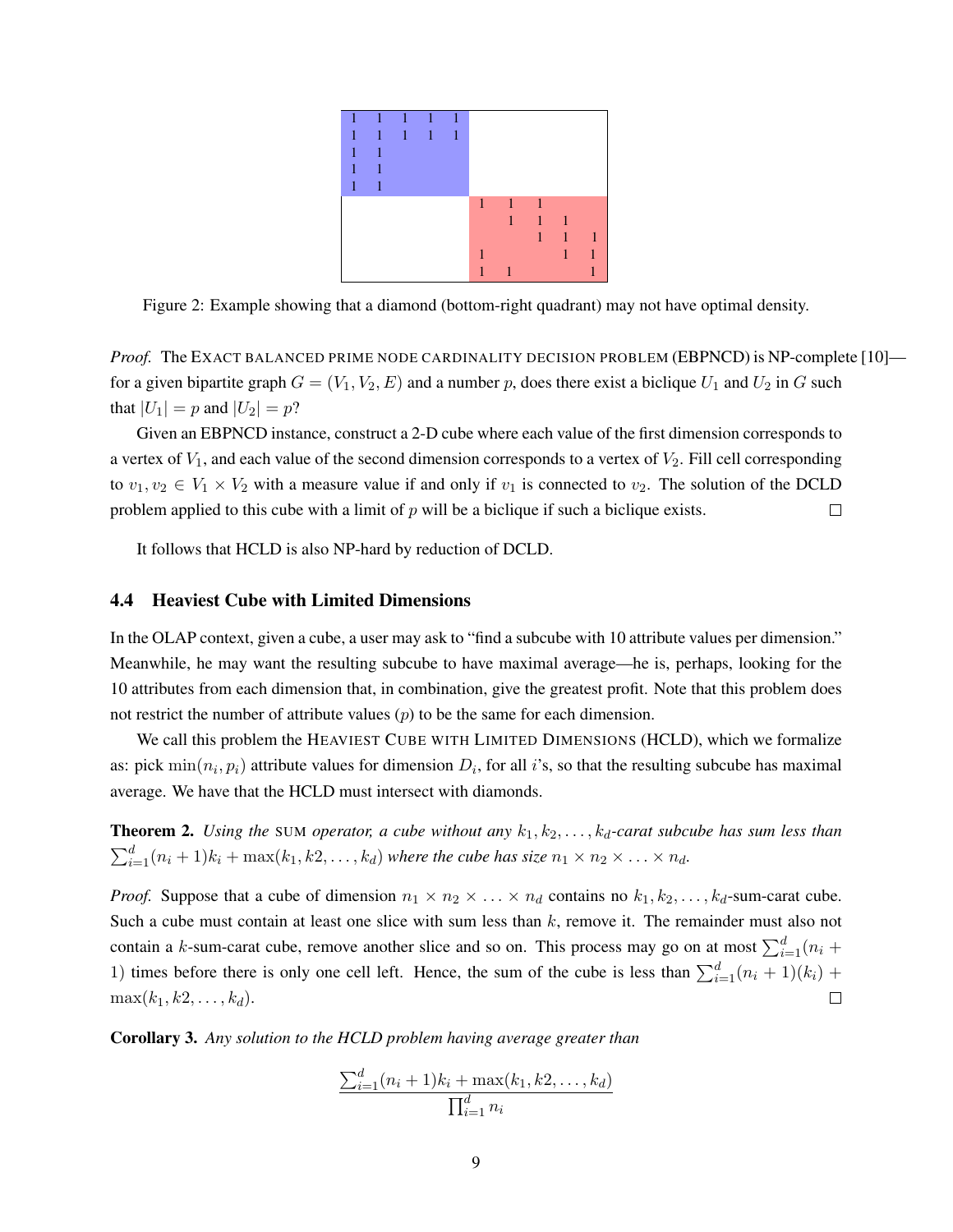*must intersect with the*  $k_1, k_2, \ldots, k_d$ -sum-carat diamond.

# <span id="page-9-2"></span>5 Algorithm

We have developed and implemented an algorithm for computing diamonds. Its overall approach is illustrated by Example [1.](#page-9-0) That approach is to repeatedly identify an attribute value that cannot be in the diamond, and then (possibly not immediately) remove the attribute value and its slice. The identification of "bad" attribute values is done conservatively, in that they are known already to have a sum less than required ( $\sigma$ is sum), or insufficient allocated cells ( $\sigma$  is count). When the algorithm terminates, we are left with only attribute values that meet the condition in every slice: a diamond.

<span id="page-9-0"></span>Example 1. *Suppose we seek a 4,10-carat diamond in Table [1](#page-1-0) using Algorithm [1.](#page-9-1) On a first pass, we can delete the attribute values "Chicago" and "TV" because their respective slices have sums below 10 and 4. On a second pass, value "Berlin," "Game console" and "DVD" can be removed because the sums of their slices were reduced by the removal of the values "Chicago" and "TV." The algorithm then terminates.*

Algorithms based on this approach will always terminate, though they might sometimes return an empty cube. The correctness of our algorithm is guaranteed by the following result.

### **Theorem 3.** Algorithm [1](#page-9-1) is correct, that is, it always returns the  $k_1, k_2, \ldots, k_d$ -carat diamond.

*Proof.* Because the diamond is unique, we need only show that the result of the algorithm, the cube A, is a diamond. If the result is not the empty cube, then dimension  $D_i$  has at least value  $k_i$  per slice, and hence it has  $k_i$  carats. We only need to show that the result of Algorithm [1](#page-9-1) is maximal: there does not exist a larger  $k_1, k_2, \ldots, k_d$ -carat cube.

Suppose A' is such a larger  $k_1, k_2, \ldots, k_d$ -carat cube. Because Algorithm [1](#page-9-1) begins with the whole cube C, there must be a time when, for the first time, one of the attribute values of C belonging to A' but not A is deleted. This attribute is not written to the output file because its corresponding slice of dimension dim had value less than  $k_{\text{dim}}$ . At the time of deletion, this attribute's slice cannot have obtained more cells after it had been deleted, so it still has value less than  $k_{dim}$ . Let  $C'$  be the cube at the instant before the attribute is deleted, with all attribute values deleted so far. We see that  $C'$  is larger than or equal to  $A'$  and therefore, slices in C' corresponding to attribute values of A' along dimension dim must have more than  $k_{\text{dim}}$  carats. Therefore, we have a contradiction and must conclude that  $A'$  does not exist and that  $A$  is maximal.  $\Box$ 

# For simplicity of exposition, in the rest of the paper, we assume that the number of carats is the same for all dimensions.

<span id="page-9-1"></span>Our algorithm employs a preprocessing step that iterates over the input file creating  $d$  hash tables that map attributes to their  $\sigma$ -values. When  $\sigma =$  COUNT, the  $\sigma$ -values for each dimension form a histogram, which might be precomputed in a DBMS.

These values can be updated quickly as long as  $\sigma$  is linear: aggregators like SUM and COUNT are good candidates. If the cardinality of any of the dimensions is such that hash tables cannot be stored in main memory, then a file-based set of hash tables could be constructed. However, given a d-dimensional cube,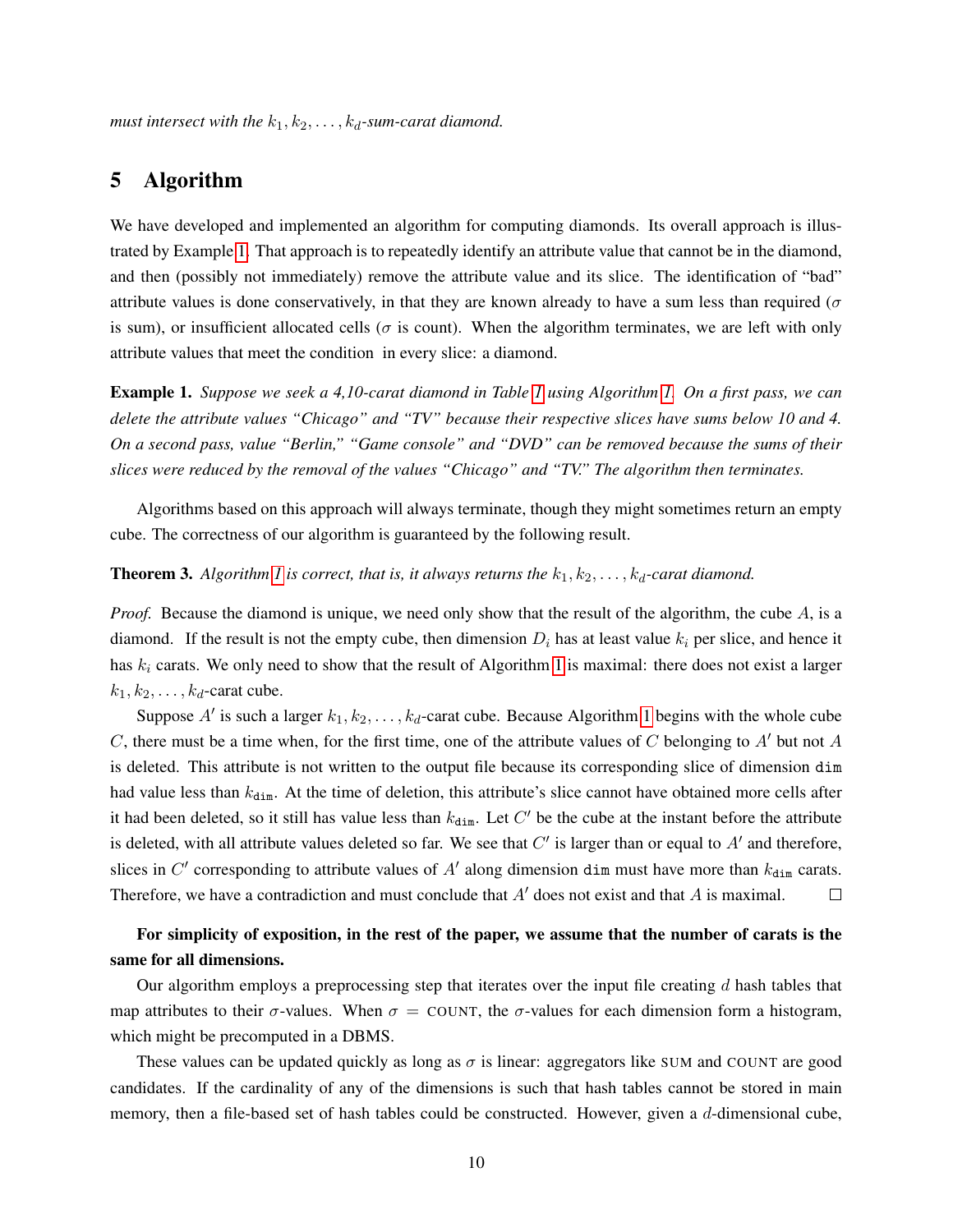```
input: file inFile containing d–dimensional cube C, integer k > 0output: the diamond data cube
// preprocessing scan computes \sigma values for each slice
foreach dimension i do
    Create hash table \text{ht}_iforeach attribute value v in dimension i do
        if \sigma( slice for value v of dimension i in C) \geq k then
        \vert ht<sub>i</sub>(v) = \sigma (slice for value v of dimension i in C)
        end
   end
end
stable \leftarrow falsewhile ¬stable do
    Create new output file outFile // iterate main loop
    stable ← true
    foreach row r of inFile do
        (v_1, v_2, \ldots, v_d) \leftarrow rif v_i \in \text{dom }\mathbf{ht}_i, for all 1 \leq i \leq d then
        write r to out File
        else
            for j \in \{1, \ldots, i-1, i+1, \ldots, d\} do
                if v_j \in \text{dom ht}_j then
                    \operatorname{ht}_j(v_j) = \operatorname{ht}_j(v_j) - \sigma(\lbrace r \rbrace)if \text{ht}_j(v_j) < k then
                     | remove v_j from dom ht<sub>j</sub>
                    end
                end
            end
            stable ← false
        end
    end
    if \negstable then
     | inFile ← outFile // prepare for another iteration
   end
end
return outFile
```
Algorithm 1: Diamond dicing for relationally stored cubes. Each iteration, less data is processed.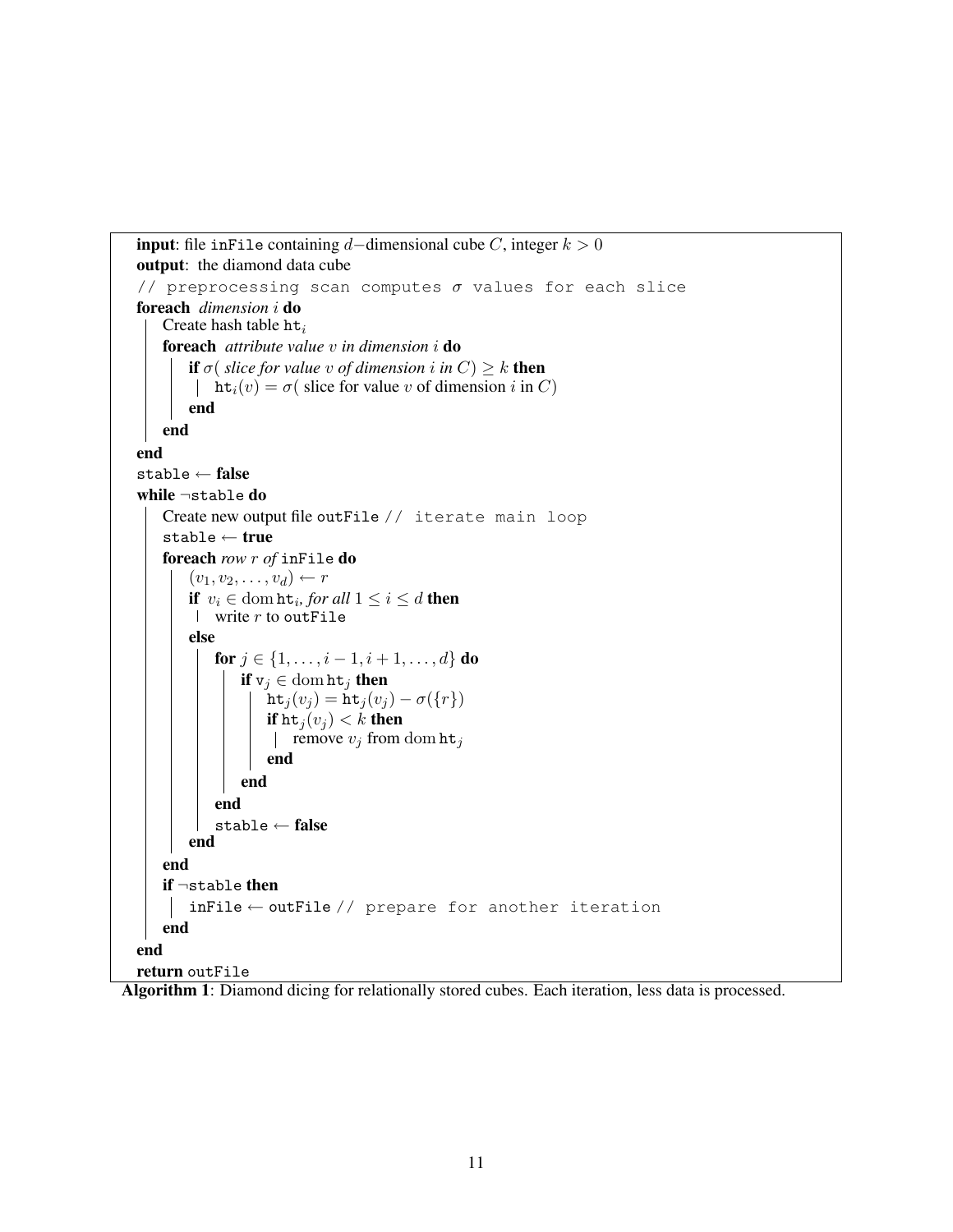

<span id="page-11-0"></span>Figure 3: An  $n \times n$  cube with 2n allocated cells (each indicated by a 1) and a 2-carat diamond in the upper left: it is a difficult case for an iterative algorithm.

there are only  $\sum_{i=1}^d n_i$  slices and so the memory usage is  $O(\sum_{i=1}^d n_i)$ : for our tests, main memory hash tables suffice.

Algorithm [1](#page-9-1) reads and writes the files sequentially from and to disk and does not require potentially expensive random access, making it a candidate for a data parallel implementation in the future.

Let I be the number of iterations through the input file till convergence; ie no more deletions are done. Value I is data dependent and (by Fig. [3\)](#page-11-0) is  $\Theta(\sum_i n_i)$  in the worst case. In practice, we do not expect I to be nearly so large, and working with our largest "real world" data sets we never found  $I$  to exceed 100.

Algorithm [1](#page-9-1) runs in time  $O(Id|C|)$ ; each attribute value is deleted at most once. In many cases, the input file decreases substantially in the first few iterations and those cubes will be processed faster than this bound suggests. The more carats we seek, the faster the file will decrease initially.

The speed of convergence of Algorithm [1](#page-9-1) and indeed the size of an eventual diamond may depend on the data-distribution skew. Cell allocation in data cubes is very skewed and frequently follows Zipfian/- Pareto/zeta distributions [24]. Suppose the number of allocated cells  $C_{\text{dim},i}$  in a given slice i follows a zeta distribution:  $P(C_{\text{dim},i} = j) \propto j^{-s}$  for  $s > 1$ . The parameter s is indicative of the skew. We then have that  $P(C_{\text{dim},i} < k_i) = \sum_{j=1}^{k_i-1} j^{-s} / \sum_{j=1}^{\infty} j^{-s} = P_{k_i,s}$ . The expected number of slices marked for deletion after one pass of over all dimensions using  $\sigma =$  COUNT, prior to any slice deletion, is thus  $\sum_{i=1}^{d} n_i P_{k_i,s}$ . This quantity grows fast to  $\sum_{i=1}^{d} n_i$  (all slices marked for deletion) as s grows (see Fig. [4\)](#page-12-0). For SUM-based diamonds, we not only have the skew of the cell allocation, but also the skew of the measures to accelerate convergence. In other words, we expect Algorithm [1](#page-9-1) to converge quickly over real data sets, but more slowly over synthetic cubes generated using uniform distributions.

### <span id="page-11-1"></span>5.1 Finding the Largest Number of Carats

The determination of  $\kappa(C)$ , the largest value of k for which C has a non-trivial diamond, is a special case of the computation of the diamond-cube lattice (see Proposition [2\)](#page-3-1). Identifying  $\kappa(C)$  may help guide analysis. Two approaches have been identified:

1. Assume  $\sigma =$  COUNT. Set the parameter k to 1 + the lower bound (provided by Proposition [6](#page-6-0) or Theorem [2\)](#page-8-1) and check whether there is a diamond with  $k$  carats. Repeat, incrementing  $k$ , until an empty cube results. At each step, Proposition [2](#page-3-1) says we can start from the cube from the previous iteration, rather than from C. When  $\sigma$  is SUM, there are two additional complications. First, the value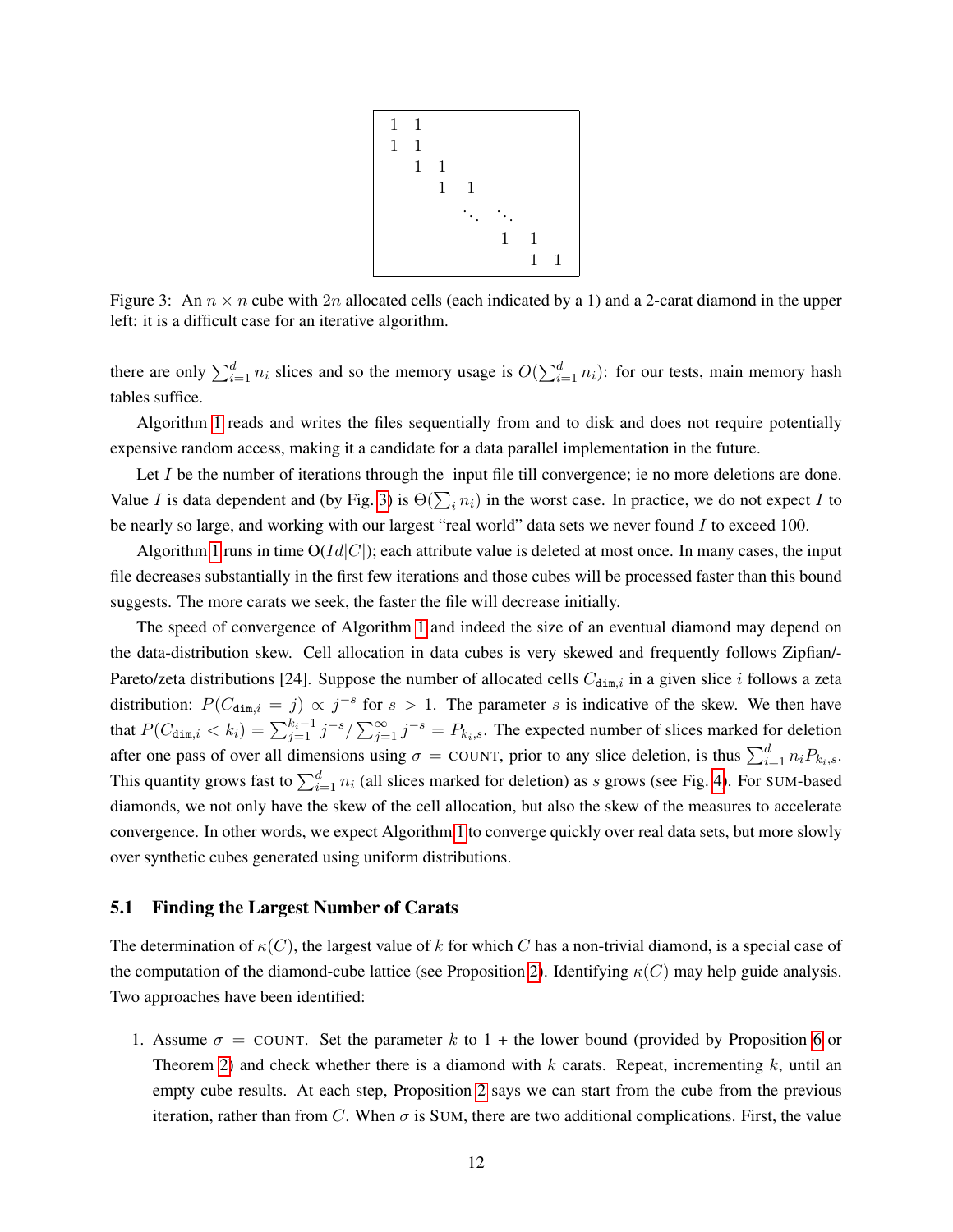

<span id="page-12-0"></span>Figure 4: Expected fraction of slices marked for deletion after one pass under a zeta distribution for various values of the skew parameter s.

of  $k$  can grow large if measure values are large. Furthermore, if some measures are not integers, the result need not be an integer (hence we would compute  $|\kappa(C)|$  by applying this method, and not  $\kappa(C)$ ).

2. Assume  $\sigma = \text{COUNT}$ . Observe that  $\kappa(C)$  is in a finite interval. We have a lower bound from Proposi-tion [6](#page-6-0) or Theorem [2](#page-8-1) and an upper bound  $\prod_{i=1}^{d-1} n_i$  or |C|. (If this upper bound is unreasonably large, we can either use the number of cells in our current cube, or we could start with the lower bound and repeatedly double it.) Execute the diamond-dicing algorithm and set  $k$  to a value determined by a binary search over its valid range. Every time the lower bound changes, we can make a copy of the resulting diamond. Thus, each time we test a new midpoint  $k$ , we can begin the computation from the copy (by Proposition [2\)](#page-3-1). If  $\sigma$  is SUM and measures are not integer values, it might be difficult to know when the binary search has converged exactly.

We believe the second approach is better. Let us compare one iteration of the first approach (which begins with a k-carat diamond and seeks a  $k + 1$ -carat diamond) and a comparable iteration of the second approach (which begins with a k-carat diamond and seeks a  $(k + k_{\text{upper}})/2$ -carat diamond). Both will end up making at least one scan, and probably several more, through the  $k$ -carat diamond. Now, we experimentally observe that k values that slightly exceed  $\kappa(C)$  tend to lead to several times more scans through the cube than with other values of k. Our first approach will make only one such unsuccessful attempt, whereas the binary search would typically make several unsuccessful attempts while narrowing in on  $\kappa(C)$ . Nevertheless, we believe the fewer attempts will far outweigh this effect. We recommend binary search, given that it will find  $\kappa(C)$  in O(log  $\kappa(C)$ ) iterations.

If one is willing to accept an approximate answer for  $\kappa(C)$  when aggregating with SUM, a similar approach can be used.

### <span id="page-12-1"></span>5.2 Diamond-Based Heuristic for DCLD

In Section [4.4,](#page-8-2) we noted that a diamond with the appropriate shape will not necessarily solve the DCLD problem. Nevertheless, when we examined many small random cubes, the solutions typically coincided. Therefore, we suggest diamond dicing as a heuristic for DCLD.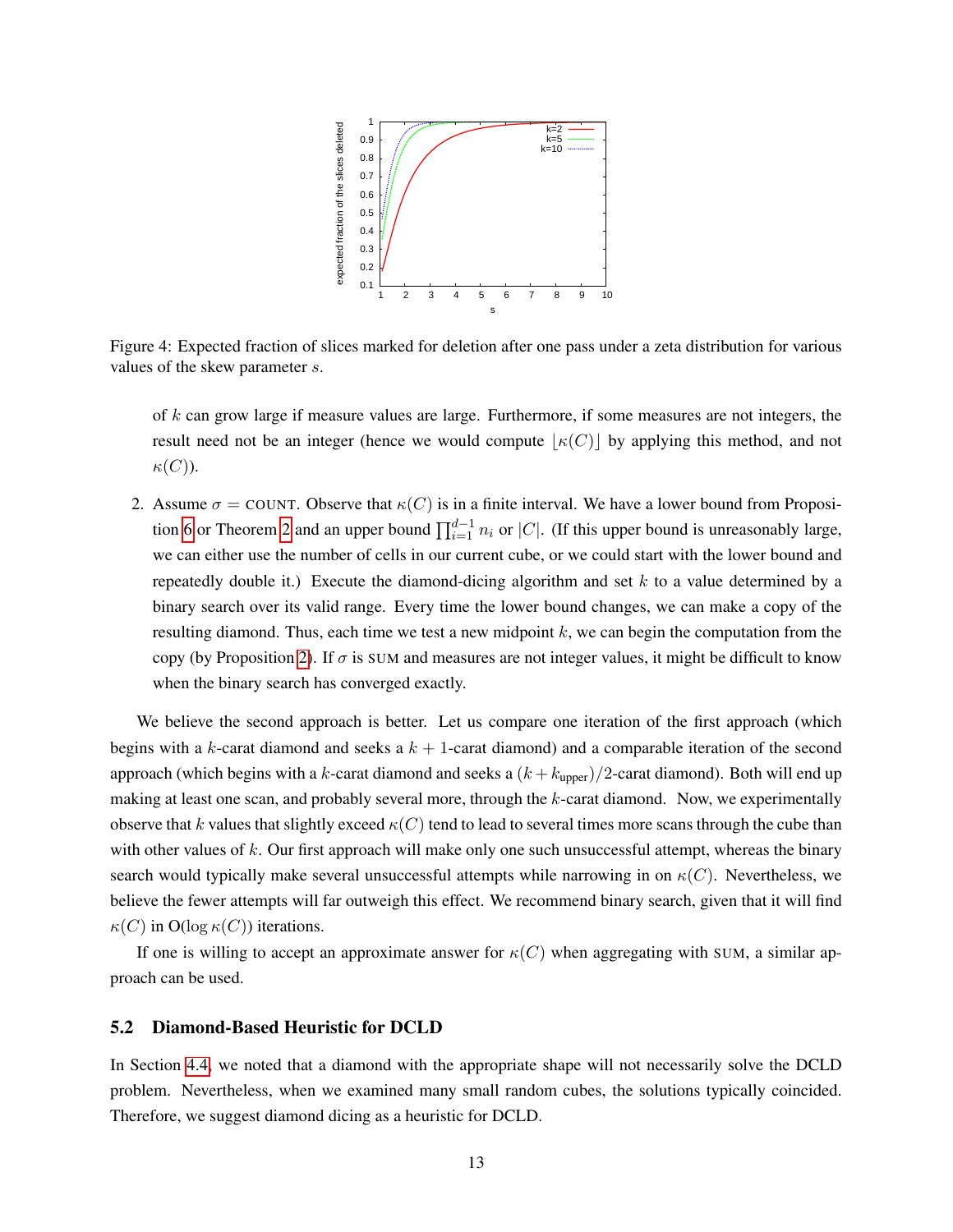A heuristic for DCLD can start with a diamond and then refine its shape. Our heuristic first finds a diamond that is only somewhat too large, then removes slices until the desired shape is obtained. See Algorithm [2.](#page-13-0)

```
input: d-dimensional cube C, integers p_1, p_2, \ldots, p_doutput: Cube with size p_1 \times p_2 \times \ldots \times p_d// Use binary search to find kFind max k where the k-carat diamond \Delta has shape p'_1 \times p'_2 \times \ldots \times p'_d, where \forall i. p'_i \geq p_ifor i \leftarrow 1 to d do
    Sort slices of dimension i of \Delta by their \sigma values
    Retain only the top p_i slices and discard the remainder from \Deltaend
return ∆
```
Algorithm 2: DCLD heuristic that starts from a diamond.

# 6 Experiments

We wish to show that diamonds can be computed efficiently. We also want to review experimentally some of the properties of diamonds including their density (count-based diamonds) and the range of values the carats may take in practice. Finally, we want to provide some evidence that diamond dicing can serve as the basis for a DCLD heuristic.

### 6.1 Data Sets

We experimented with diamond dicing on several different data sets, some of whose properties are laid out in Tables [2](#page-13-1) and [5.](#page-17-0)

Cubes TW1, TW2 and TW3 were extracted from TWEED [12], which contains over 11,000 records of events related to internal terrorism in 18 countries in Western Europe between 1950 and 2004. Of the 52 dimensions in the TWEED data, 37 were measures since they decomposed the number of people killed/injured into all the affected groups. Cardinalities of the dimensions ranged from 3 to 284. Cube TW1 retained dimensions Country, Year, Action and Target with cardinalities of  $16 \times 53 \times 11 \times 11$ . For cubes TW2 and TW3 all dimensions not deemed measures were retained. Cubes TW2 and TW3 were rolled-up and stored

|                    |                | TWEED |                 |                 | Netflix               | Census income |        |
|--------------------|----------------|-------|-----------------|-----------------|-----------------------|---------------|--------|
| cube               | TW1            | TW2   | TW <sub>3</sub> | NF <sub>1</sub> | NF <sub>2</sub><br>C1 |               | C2     |
| dimensions         | $\overline{4}$ | 15    | 15              |                 |                       | 28            | 28     |
| C                  | 1957           | 4963  | 4963            | 100,478,158     | 100,478,158           | 196054        | 196054 |
| $\sum_{i=1}^d n_i$ | 88             | 674   | 674             | 500,137         | 500,137               | 533           | 533    |
| measure            | count          | count | killed          | count           | rating                | stocks        | wage   |
| iters to converge. | 6              | 10    | 3               | 19              | 40                    |               | 4      |
| $\kappa$           | 38             | 37    | 85              | 1,004           | 3,483                 | 99,999        | 9,999  |

<span id="page-13-1"></span>Table 2: Real data sets used in experiments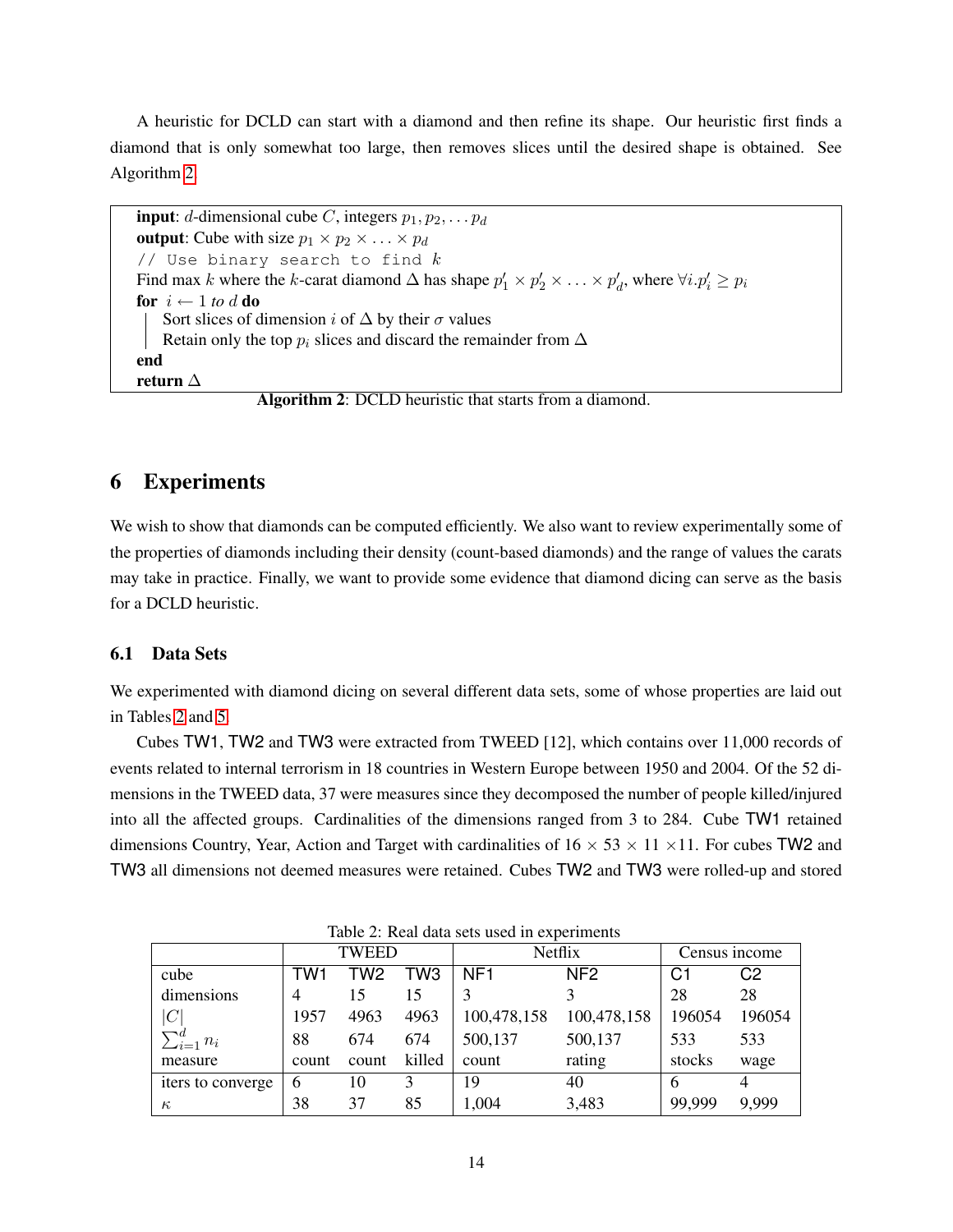in a MySQL database using the following query and the resulting tables were exported to comma separated files. A similar process was followed for TW1. Table [3](#page-15-0) lists the details of the TWEED data.

*INSERT INTO twee d 1 5 ( d1 , d2 , d3 , d4 , d5 , d6 , d7 , d8 , d31 , d32 , d33 , d34 , d50 , d51 , d52 , d49 ) SELECT d1 , d2 , d3 , d4 , d5 , d6 , d7 , d8 , d31 , d32 , d33 , d34 , d50 , d51 , d52 , sum( d9 ) FROM ' tweed ' GROUP BY ( d1 , d2 , d3 , d4 , d5 , d6 , d7 , d8 , d31 , d32 , d33 , d34 , d50 , d51 , d52 )*

We also processed the Netflix data set [25], which has dimensions: MovieID  $\times$  UserID  $\times$  Date  $\times$  Rating  $(17766 \times 480189 \times 2182 \times 5)$ . Each row in the fact table has a distinct pair of values (MovieID, UserID). We extracted two 3-D cubes NF1 and NF2 both with about  $10^8$  allocated cells using dimensions MovieID, UserID and Date. For NF2 we use Rating as the measure and the SUM aggregator, whereas NF1 uses the COUNT aggregator. The Netflix data set is the largest openly available movie-rating database ( $\approx 2 \text{ GiB}$ ).

Our third real data set, Census-Income, comes from the UCI KDD Archive [17]. The cardinalities of the dimensions ranged from 2 to 91 and there were 199,523 records. We rolled-up the original 41 dimensions to 27 and used two measures, income from stocks $(C1)$  and hourly wage $(C2)$ . The MySQL query used to generate cube C1 follows. Note that the dimension numbers map to those given in the census-income.names file [17]. Details are provided in table [4](#page-16-0)

```
INSERT INTO census income stocks ('d0', 'd1', 'd2', 'd3', 'd4', 'd6',
       ' d7 ' , ' d8 ' , ' d9 ' , ' d10 ' , ' d12 ' , ' d13 ' , ' d15 ' , ' d21 ' , ' d23 ' ,
       ' d24 ' , ' d25 ' , ' d26 ' , ' d27 ' , ' d28 ' , ' d29 ' , ' d31 ' , ' d32 ' , ' d33 ' ,
         ' d34 ' , ' d35 ' , ' d38 ' , ' d18 ' )
SELECT ' d0 ' , ' d1 ' , ' d2 ' , ' d3 ' , ' d4 ' , ' d6 ' , ' d7 ' , ' d8 ' , ' d9 ' , ' d10 ' ,
       ' d12 ' , ' d13 ' , ' d15 ' , ' d21 ' ' d23 ' , ' d24 ' , ' d25 ' , ' d26 ' ,
        ' d27 ' , ' d28 ' , ' d29 ' , ' d31 ' , ' d32 ' , ' d33 ' , ' d34 ' , ' d35 ' , ' d38 ' , sum( ' d18 ' )
FROM c e n s u s i n c o m e
GROUP BY ' d0 ' , ' d1 ' , ' d2 ' , ' d3 ' , ' d4 ' , ' d6 ' , ' d7 ' , ' d8 ' , ' d9 ' ,
      ' d10 ' , ' d12 ' , ' d13 ' , ' d15 ' , ' d21 ' , ' d23 ' , ' d24 ' , ' d25 ' , ' d26 ' , ' d27 ' ,
```
*' d28 ' , ' d29 ' , ' d31 ' , ' d32 ' , ' d33 ' , ' d34 ' , ' d35 ' , ' d38 ' ;* We also generated synthetic data. As has already been stated, cell allocation in data cubes is skewed. We modelled this by generating values in each dimension that followed a power distribution. The values in dimension *i* were generated as  $\lfloor n_i u^{1/a} \rfloor$  where  $u \in [0, 1]$  is a uniform distribution. For  $a = 1$ , this function generates uniformly distributed values. The dimensions are statistically independent. We picked the first

250,000 distinct facts. Since cubes S2A and S3A were generated with close to 250,000 distinct facts we decided to keep them all.

The cardinalities for all synthetic cubes are laid out in Table [6.](#page-17-1) All experiments on our synthetic data were done using the measure COUNT.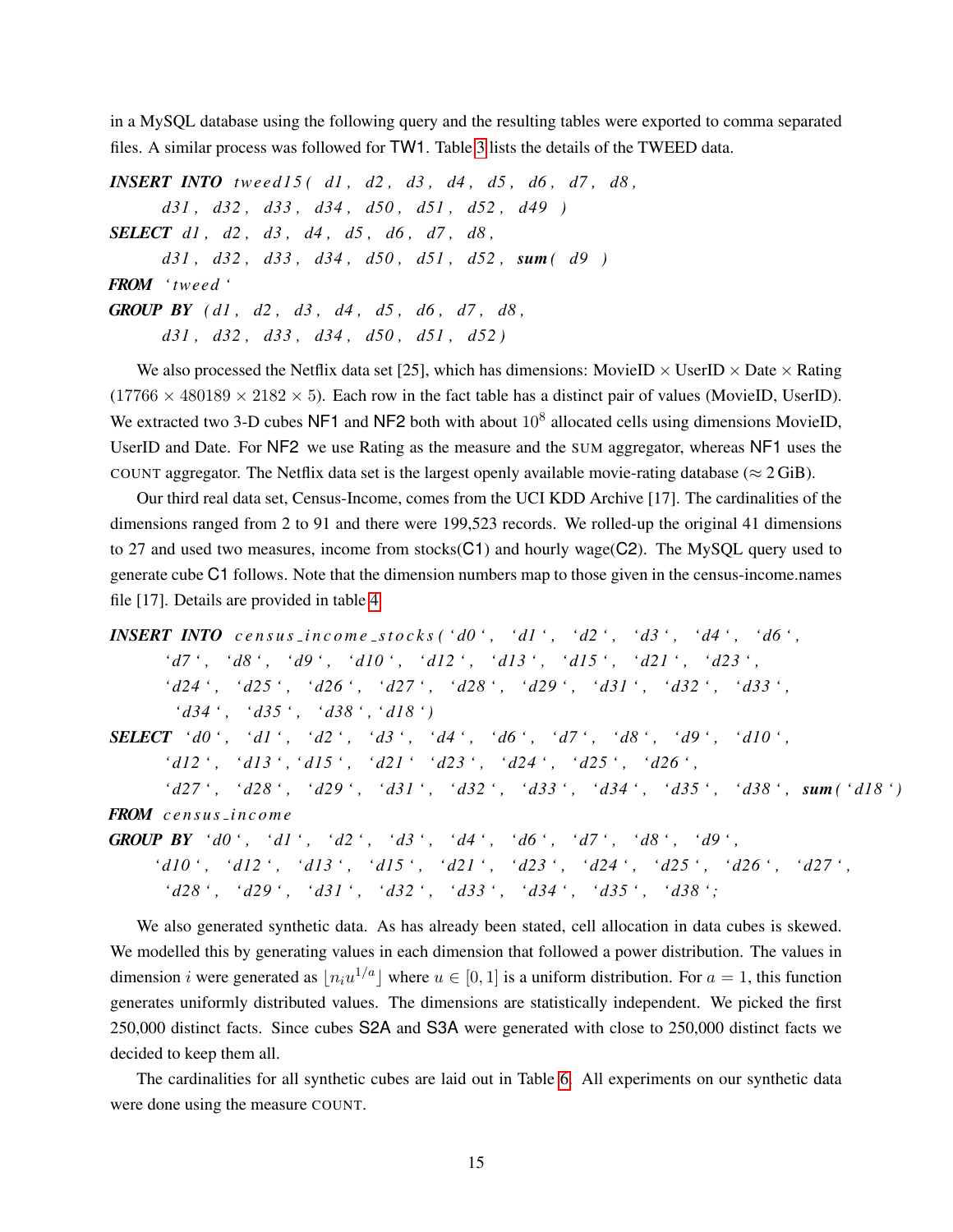| $\alpha$ and $\beta$ is the complete than $\alpha$ is the contract of $\alpha$ in $\alpha$ in $\alpha$ is the sum of $\alpha$ in $\alpha$ in $\alpha$<br>Dimension cardinality<br>Dimension |                                                  |                     |  |  |  |  |  |
|---------------------------------------------------------------------------------------------------------------------------------------------------------------------------------------------|--------------------------------------------------|---------------------|--|--|--|--|--|
| d1                                                                                                                                                                                          | Day                                              | 32                  |  |  |  |  |  |
| d2                                                                                                                                                                                          | Month                                            | 13                  |  |  |  |  |  |
| d3                                                                                                                                                                                          | Year                                             | 53                  |  |  |  |  |  |
| d4                                                                                                                                                                                          | Country                                          | 16                  |  |  |  |  |  |
| d <sub>5</sub>                                                                                                                                                                              | Type of agent                                    | 3                   |  |  |  |  |  |
| d <sub>6</sub>                                                                                                                                                                              | Acting group                                     | 287                 |  |  |  |  |  |
| d7                                                                                                                                                                                          | Regional context of the agent                    | 34                  |  |  |  |  |  |
| d8                                                                                                                                                                                          | Type of action                                   | 11                  |  |  |  |  |  |
| d31                                                                                                                                                                                         | State institution                                | 6                   |  |  |  |  |  |
| d32                                                                                                                                                                                         | Kind of action                                   | 4                   |  |  |  |  |  |
| d33                                                                                                                                                                                         | Type of action by state                          | 7                   |  |  |  |  |  |
| d34                                                                                                                                                                                         | Group against which the state action is directed | 182                 |  |  |  |  |  |
| d50                                                                                                                                                                                         | Group's attitude towards state                   | 6                   |  |  |  |  |  |
| d51                                                                                                                                                                                         | Group's ideological character                    | 9                   |  |  |  |  |  |
| d52                                                                                                                                                                                         | Target of action                                 | 11                  |  |  |  |  |  |
|                                                                                                                                                                                             | Measure                                          |                     |  |  |  |  |  |
| d49                                                                                                                                                                                         | total people killed                              |                     |  |  |  |  |  |
| people from the acting group                                                                                                                                                                | military                                         | police              |  |  |  |  |  |
| civil servants                                                                                                                                                                              | politicians                                      | business executives |  |  |  |  |  |
| trade union leaders                                                                                                                                                                         | clergy                                           | other militants     |  |  |  |  |  |
| civilians                                                                                                                                                                                   |                                                  |                     |  |  |  |  |  |
| total people injured                                                                                                                                                                        |                                                  |                     |  |  |  |  |  |
| acting group                                                                                                                                                                                | military                                         | police              |  |  |  |  |  |
| civil servants                                                                                                                                                                              | politicians                                      | business            |  |  |  |  |  |
| trade union leaders                                                                                                                                                                         | clergy                                           | other militants     |  |  |  |  |  |
| civilians                                                                                                                                                                                   |                                                  |                     |  |  |  |  |  |
| total people killed by state institution                                                                                                                                                    |                                                  |                     |  |  |  |  |  |
| group members                                                                                                                                                                               | other people                                     |                     |  |  |  |  |  |
|                                                                                                                                                                                             | total people injured by state institution        |                     |  |  |  |  |  |
| group members<br>other people                                                                                                                                                               |                                                  |                     |  |  |  |  |  |
| arrests                                                                                                                                                                                     | convictions<br>executions                        |                     |  |  |  |  |  |
| total killed by non-state group at which the state directed an action                                                                                                                       |                                                  |                     |  |  |  |  |  |
| people from state institution                                                                                                                                                               | others                                           |                     |  |  |  |  |  |
| total injured by non-state group                                                                                                                                                            |                                                  |                     |  |  |  |  |  |
| people from state institution                                                                                                                                                               | others                                           |                     |  |  |  |  |  |

<span id="page-15-0"></span>Table 3: Measures and dimensions of TWEED data. Shaded dimensions are those retained for TW1. All dimensions were retained for cubes TW2 and TW3 (with total people killed as its measure)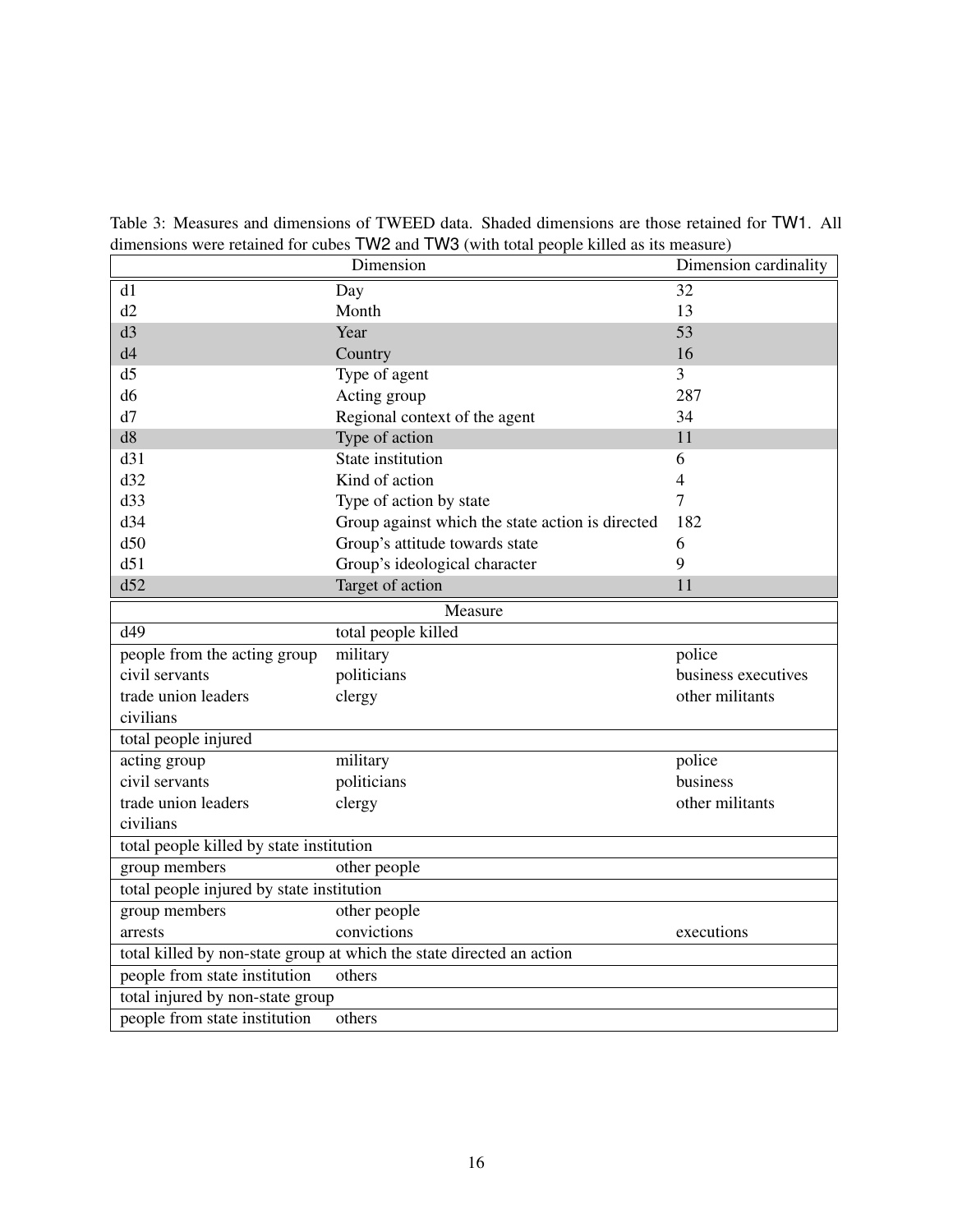<span id="page-16-0"></span>

| $\sim$ [iii]   | Dimension                                  | Dimension cardinality |
|----------------|--------------------------------------------|-----------------------|
| d0             | age                                        | 91                    |
| d1             | class of worker                            | 9                     |
| d2             | industry code                              | 52                    |
| d3             | occupation code                            | 47                    |
| d4             | education                                  | 17                    |
| d <sub>6</sub> | enrolled in education last week            | 3                     |
| d7             | marital status                             | $\overline{7}$        |
| d8             | major industry code                        | 24                    |
| d9             | major occupation code                      | 15                    |
| d10            | race                                       | 5                     |
| d12            | sex                                        | $\overline{2}$        |
| d13            | member of a labour union                   | 3                     |
| d15            | full or part time employment status        | 8                     |
| d21            | state of previous residence                | 51                    |
| d23            | detailed household summary in household    | 8                     |
| d24            | migration code - change in msa             | 10                    |
| d25            | migration code - change in region          | 9                     |
| d26            | migration code - moved within region       | 10                    |
| d27            | live in this house 1 year ago              | 3                     |
| d28            | migration previous residence in sunbelt    | $\overline{4}$        |
| d29            | number of persons worked for employer      | $\overline{7}$        |
| d31            | country of birth father                    | 43                    |
| d32            | country of birth mother                    | 43                    |
| d33            | country of birth self                      | 43                    |
| d34            | citizenship                                | 5                     |
| d35            | own business or self employed              | 3                     |
| d38            | weeks worked in year                       | 53                    |
| d11            | hispanic origin                            | 10                    |
| d14            | reason for unemployment                    | 6                     |
| d19            | tax filer status                           | 6                     |
| d20            | region of previous residence               | 6                     |
| d22            | detailed household and family status       | 38                    |
| ignored        | instance weight                            |                       |
| d30            | family members under 18                    | 5                     |
| d36            | fill inc questionnaire for veteran's admin | 3                     |
| d37            | veteran's benefits                         | 3                     |
| d39            | year                                       | $\overline{2}$        |
| ignored        | classification bin                         |                       |
|                | Measure                                    | Cube                  |
| d18            | dividends from stocks                      | C <sub>1</sub>        |
| d5             | wage per hour                              | C <sub>2</sub>        |
| d16            | capital gains                              |                       |
| d17            | capital losses                             |                       |

Table 4: Census Income data: dimensions and cardinality of dimensions. Shaded dimensions and measures retained for cubes C1 and C2. Dimension numbering maps to those described in the file *censusincome.names* [17]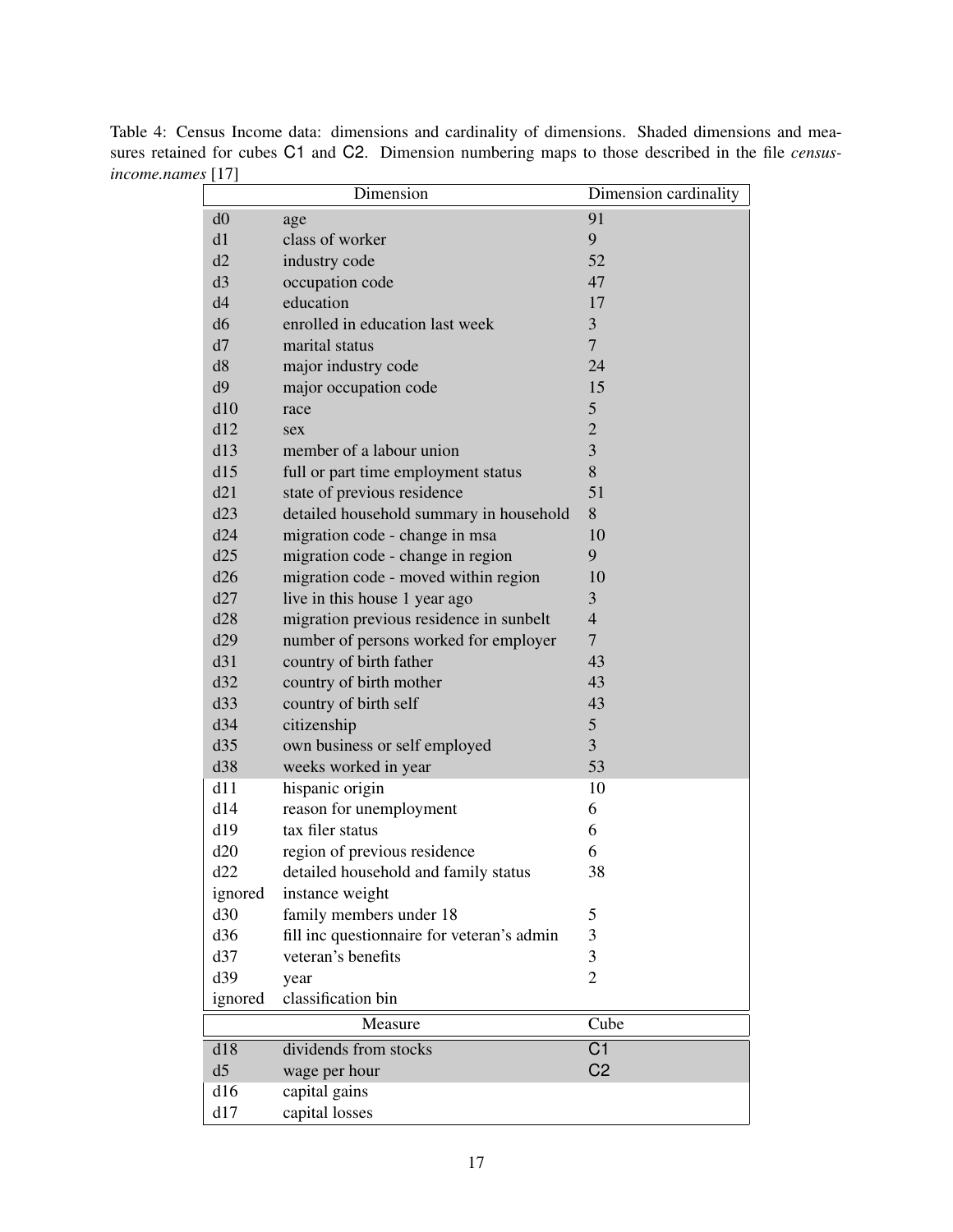| cube                              | S <sub>1</sub> A | S <sub>1</sub> B | S <sub>1</sub> C | S <sub>2</sub> A | S <sub>2</sub> B | S <sub>2</sub> C | S <sub>3</sub> A | S <sub>3</sub> B | S <sub>3</sub> C |
|-----------------------------------|------------------|------------------|------------------|------------------|------------------|------------------|------------------|------------------|------------------|
| dimensions                        | 4                |                  | 4                |                  |                  |                  | 16               | 16               | 16               |
| skew factor                       | 0.02             | 0.2              | 1.0              | 0.02             | 0.2              | 1.0              | 0.02             | 0.2              | 1.0              |
| C                                 | 250k             | 250k             | 250k             | 251k             | 250k             | 250k             | 262k             | 250k             | 250k             |
| $\Box$ d<br>$n_i$<br>$\sum_{i=1}$ | 11,106           | 11,098           | 11,110           | 22,003           | 22,195           | 22,220           | 38,354           | 44,379           | 44,440           |
| iters to converge                 | 12               |                  |                  | b                | 12               | 12.              |                  |                  | o                |
| $\kappa$                          | 135              | 121              | 30               | 133              | 32               | 18               | 119              |                  |                  |

<span id="page-17-0"></span>Table 5: Synthetic data sets used in experiments

<span id="page-17-1"></span>Table 6: Dimensional cardinalities for our synthetic data cubes Cube Dimensional cardinalities

| і принстання саганнанск                                                                                   |
|-----------------------------------------------------------------------------------------------------------|
| $6 \times 100 \times 1000 \times 10000$                                                                   |
| $2 \times 100 \times 1000 \times 9996$                                                                    |
| $10 \times 100 \times 1000 \times 10000$                                                                  |
| $10 \times 100 \times 1000 \times 9881 \times 10 \times 100 \times 1000 \times 9902$                      |
| $10 \times 100 \times 1000 \times 9987 \times 10 \times 100 \times 1000 \times 9988$                      |
| $10 \times 100 \times 1000 \times 10000 \times 10 \times 100 \times 1000 \times 10000$                    |
| $10 \times 100 \times 1000 \times 8465 \times 10 \times 100 \times 1000 \times 8480$                      |
| $\times$ 10 $\times$ 100 $\times$ 1000 $\times$ 8502 $\times$ 10 $\times$ 100 $\times$ 1000 $\times$ 8467 |
|                                                                                                           |
| $10 \times 100 \times 1000 \times 9982 \times 10 \times 100 \times 1000 \times 9987$                      |
| $\times$ 10 $\times$ 100 $\times$ 1000 $\times$ 9988 $\times$ 10 $\times$ 100 $\times$ 1000 $\times$ 9982 |
|                                                                                                           |
| $10 \times 100 \times 1000 \times 10000 \times 10 \times 100 \times 1000 \times 10000$                    |
| $\times 10 \times 100 \times 1000 \times 10000 \times 10 \times 100 \times 1000 \times 10000$             |
|                                                                                                           |

All experiments were carried out on a Linux-based (Ubuntu 7.04) dual-processor machine with Intel Xeon (single core) 2.8 GHz processors with 2 GiB RAM. It had one disk, a Seagate Cheetah ST373453LC (SCSI 320, 15 kRPM, 68 GiB), formatted to the ext3 filesystem. Our implementation was done with Sun's SDK 1.6.0 and to handle the large hash tables generated when processing Netflix, we set the maximum heap size for the JVM to 2 GiB.

### 6.2 Iterations to Convergence

Algorithm [1](#page-9-1) required 19 iterations and an average of 35 minutes to compute the 1004-carat  $\kappa$ -diamond for NF1. However it took 50 iterations and an average of 60 minutes to determine that there was no 1005-carat diamond. The preprocessing time for NF1 was 22 minutes. For a comparison, sorting the Netflix commaseparated data file took 29 minutes. Times were averaged over 10 runs. Fig. [5](#page-18-0) shows the number of cells present in the diamond after each iteration for 1004–1006 carats. The curve for 1006 reaches zero first, followed by that for 1005. Since  $\kappa(NF1) = 1004$ , that curve stabilizes at a nonzero value. We see a similar result for TW2 in Fig. [6](#page-18-1) where  $\kappa$  is 37. It takes longer to reach a critical point when k only slightly exceeds κ.

As stated in Section [5,](#page-9-2) the number of iterations required until convergence for all our real and synthetic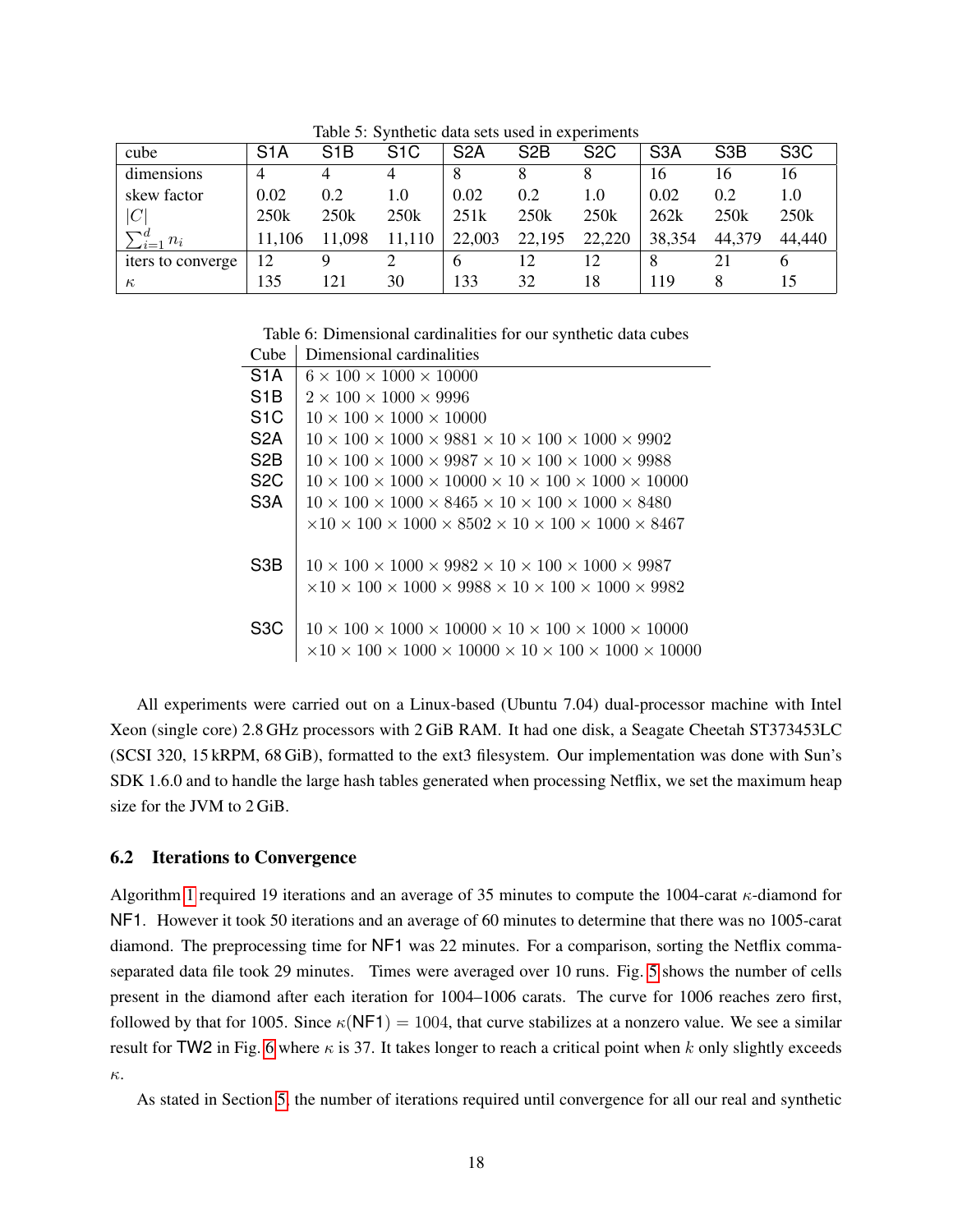

<span id="page-18-0"></span>Figure 5: Cells remaining after each iteration of Algorithm [1](#page-9-1) on NF1, computing a 1004-, 1005- and 1006 carat diamonds.



<span id="page-18-1"></span>Figure 6: Cells remaining after each iteration, TW2

cubes was far fewer than the upper bound, e.g. cube S2B: 2,195 (upper bound) and 12 (actual). We had expected to see the uniformly distributed data taking longer to converge than the skewed data. This was not the case. It may be that a clearer difference would be apparent on larger synthetic data sets. This will be investigated in future experiments.

### 6.3 Largest Carats

According to Proposition [6,](#page-6-0) COUNT- $\kappa$ (NF1) > 197. Experimentally, we determined that it was 1004. By the definition of the carat, it means we can extract a subset of the Netflix data set where each user entered at least 1004 ratings on movies rated at least 1004 times by these same users during days where there were at least 1004 ratings by these same users on these same movies. The 1004-carat diamond had dimensions  $3082 \times 6833 \times 1351$  and 8,654,370 cells, for a density of about  $3 \times 10^{-4}$  or two orders of magnitude denser than the original cube. The presence of such a large diamond was surprising to us. We believe nothing similar has been observed about the Netflix data set before [5].

Comparing the two methods in Section [5.1,](#page-11-1) we see that sequential search would try 809 values of  $k$ before identifying  $\kappa$ . However, binary search would try 14 values of k (although 3 are between 1005 and 1010, where perhaps double or triple the normal number of iterations are required). To test the time difference for the two methods, we used cube TW1. We executed a binary search, repeatedly doubling our lower bound to obtain the upper limit, and thus until we established the range where  $\kappa$  must exist. Whenever we exceeded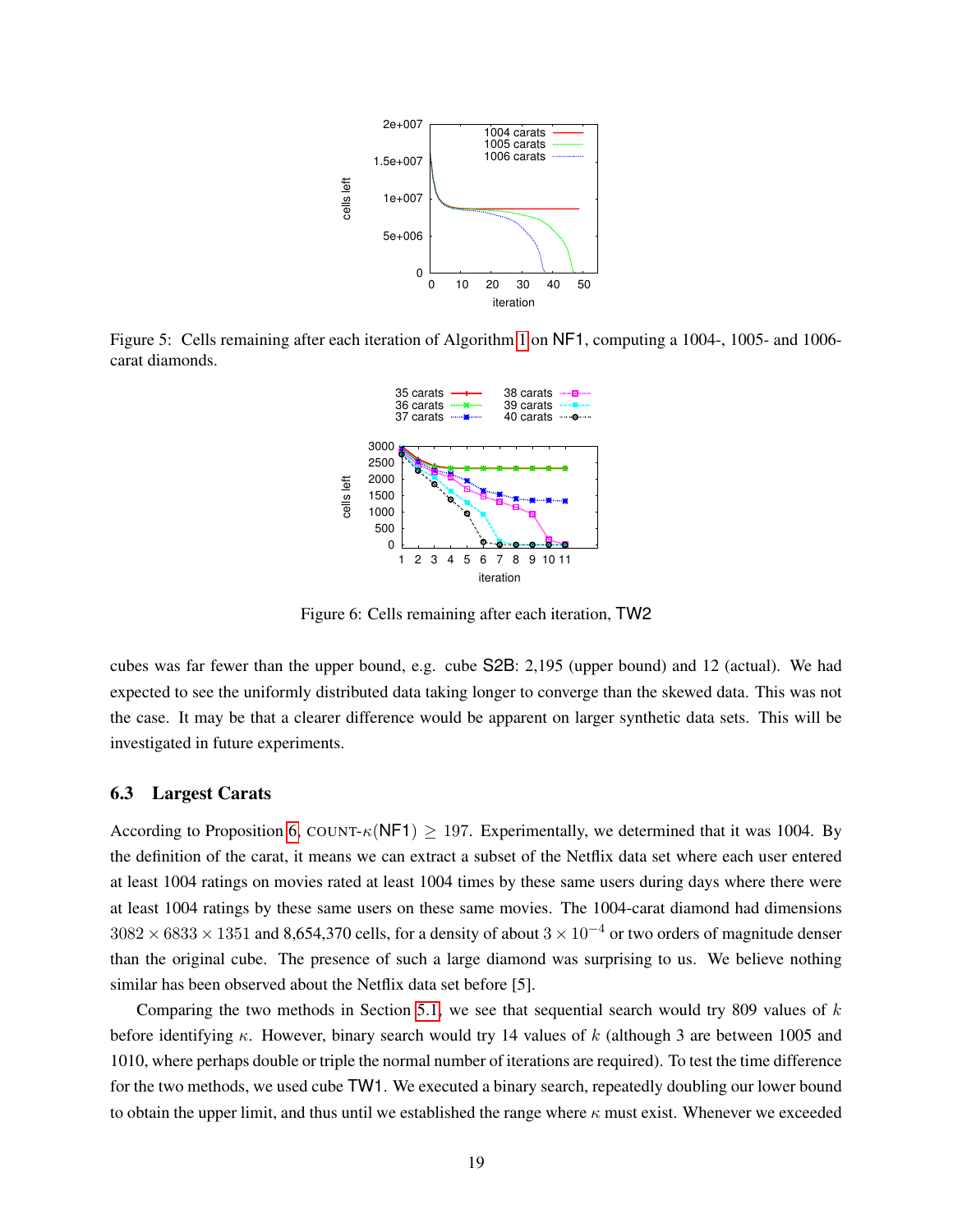

<span id="page-19-0"></span>Figure 7: Comparison between estimated  $\kappa$ , based on the lower bounds from Proposition [6,](#page-6-0) and number of (COUNT-based) carats found.

 $\kappa$ , a copy of the original data was used for the next step. Even with this copying step and the unnecessary recomputation from the original data, the time for binary search averaged only 2.75 seconds. Whereas a sequential search, that started with the lower bound and increased  $k$  by one, averaged 9.854 seconds over ten runs.

Fig. [7](#page-19-0) shows our lower bounds on  $\kappa$ , given the dimensions and numbers of allocated cells in each cube, compared with their actual  $\kappa$  values. The plot indicates that our lower bounds are further away from actual values as the skew of the cube increases for the synthetic cubes. Also, we are further away from  $\kappa$  for TW2, a cube with 15 dimensions, than for TW1. For uniformly-distributed cubes S1C, S2C and S3C there was no real difference in density between the cube and its diamond. However, all other diamonds experienced an increase of between 5 and 9 orders of magnitude.

Diamonds found in C1, C2, NF2 and TW3 captured 0.35%, 0.09%, 66.8% and 0.6% of the overall sum for each cube respectively. The very small fraction captured by the diamond for TW3 can be explained by the fact that  $\kappa$ (TW3) is based on a diamond that has only one cell, a bombing in Bologna in 1980 that killed 85 people. Similarly, the diamond for C2 also comprised a single cell.

### 6.4 Effectiveness of DCLD Heuristic

To test the effectiveness of our diamond-based DCLD heuristic (Subsection [5.2\)](#page-12-1), we used cube TW1 and set the parameter  $p$  to 5. We were able to establish quickly that the 38-carat diamond was the closest to satisfying this constraint. It had density of 0.169 and cardinalities of  $15 \times 7 \times 5 \times 8$  for the attribute values; year, country, action and target. The solution we generated to this DCLD ( $p = 5$ ) problem had exactly 5 attribute values per dimension and density of 0.286.

Since the DCLD problem is NP-complete, determining the quality of the heuristic poses difficulties. We are not aware of any known approximation algorithms and it seems difficult to formulate a suitably fast exact solution by, for instance, branch and bound. Therefore, we also implemented a second computationally expensive heuristic, in hope of finding a high-quality solution with which to compare our diamond-based heuristic. This heuristic is based on local search from an intuitively reasonable starting state. (A greedy steepest-descent approach is used; states are  $(\langle A_1, A_2, \ldots, A_d \rangle)$ , where  $|A_i| = p_i$ , and the local neighbourhood of such a state is  $\langle A'_1, A'_2, \ldots, A'_d \rangle$ , where  $A_i = A'_i$  except for one value of i, where  $|A_i \cap A'_i| = p_i - 1$ .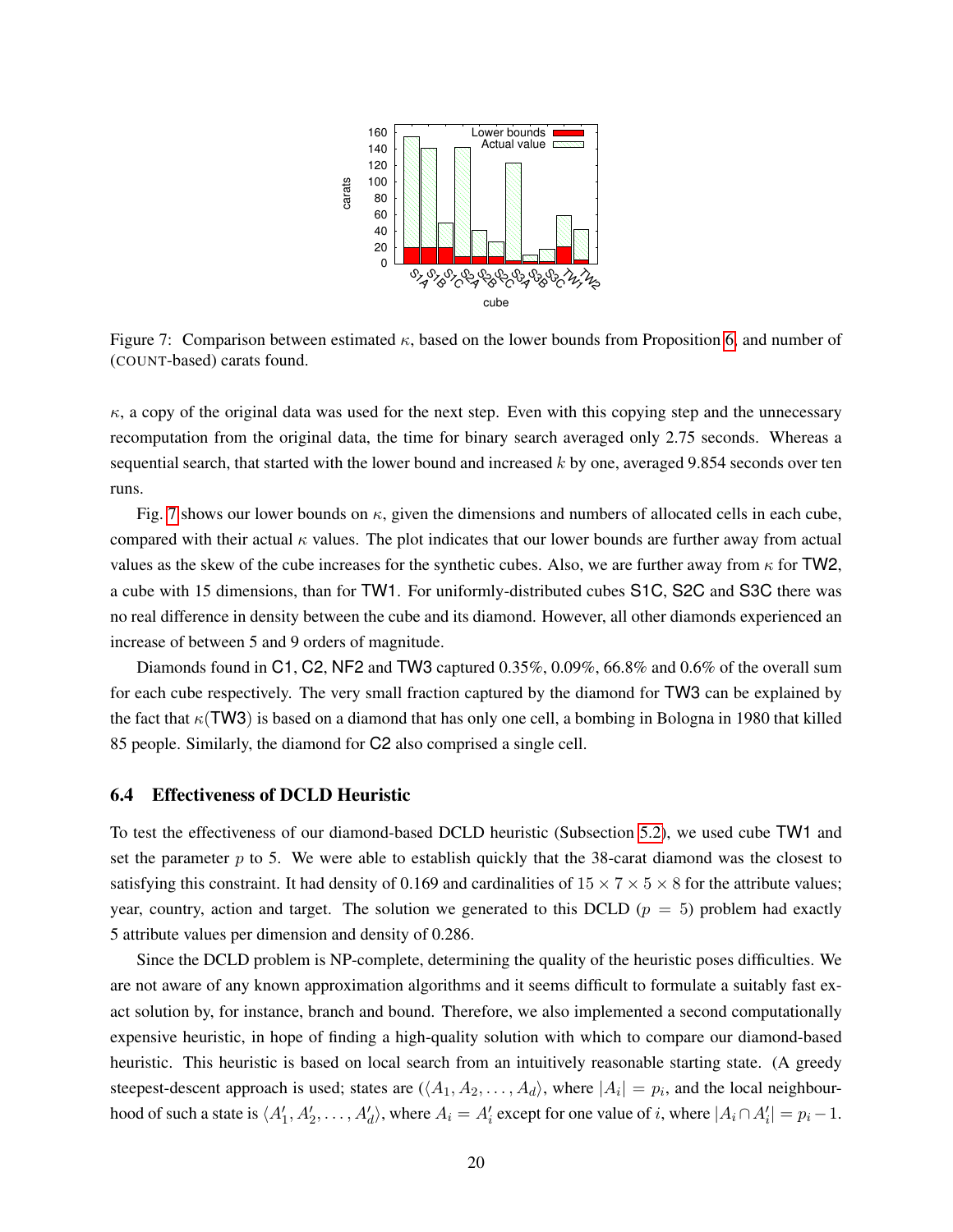The starting state consists of the most frequent  $p_i$  values from each dimension i. Our implemention actually requires the  $i<sup>th</sup>$  local move be chosen along dimension i mod d, although if no such move brings improvement, no move is made.)

```
input: d-dimensional cube C, integers p_1, p_2, \ldots, p_doutput: Cube with size p_1 \times p_2 \times \ldots \times p_dforeach dimension i do
    Sort slices of dimension i of \Delta by their \sigma values
    Retain only the top p_i slices and discard the remainder from \Deltaend
repeat
    for i \leftarrow 1 to d do
         // We find the best swap in dimension ibestAlternative \leftarrow \sigma(\Delta)foreach value v of dimension i that has been retained in \Delta do
             foreach value w from dimension i in C, but where w is not in \Delta do
                 Form \Delta' by temporarily adding slice w and removing slice v from \Deltaif \sigma(\Delta') > bestAlternative then
                      (\mathop{\mathsf{rem}}, \mathop{\mathsf{add}}) \leftarrow (v, w) ; \mathop{\mathsf{bestAlternative}} \leftarrow \sigma(\Delta')end
             end
         end
        if bestAlternative > \sigma(\Delta) then
         \parallel Modify \Delta by removing slice rem and adding slice add
        end
    end
until ∆ was not modified by any ireturn ∆
```
Algorithm 3: Expensive DCLD heuristic.

The density reported by Algorithm [3](#page-20-1) was 0.283, a similar outcome, but at the expense of more work. Our diamond-based heuristic, starting with the 38-carat diamond, required a total of 15 deletes. Whereas our expensive comparision heuristic, starting with its  $5 \times 5 \times 5 \times 5$  subcube, required 1420 inserts/deletes. Our diamond heuristic might indeed be a useful starting point for a solution to the DCLD problem.

## <span id="page-20-0"></span>6.5 Robustness against randomly missing data

We experimented with cube TW1 to determine whether diamond dicing appears robust against random noise that models the data warehouse problem [31] of missing data. Existing data points had an independent probability  $p_{\text{missing}}$  of being omitted from the data set, and we show  $p_{\text{missing}}$  versus  $\kappa(TW1)$  for 30 tests each with  $p_{\text{missing}}$  values between 1% and 5%. Results are shown as in Table [7.](#page-21-0) Our answers were rarely more than 8% different, even with 5% missing data.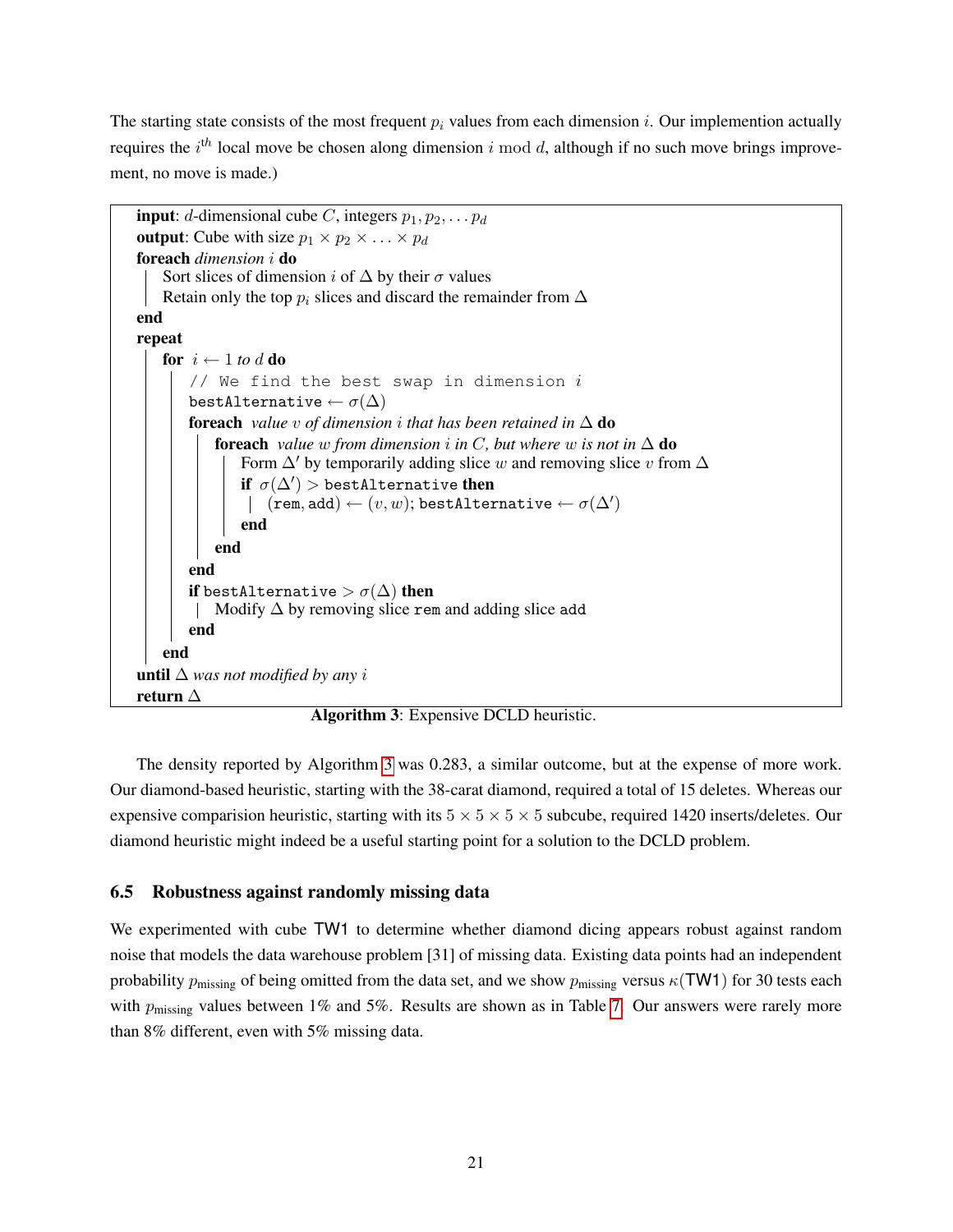| $\kappa$ (TW1) | Prob. of cell's deallocation |    |             |       |    |  |  |
|----------------|------------------------------|----|-------------|-------|----|--|--|
|                | $1\%$                        |    | $2\% - 3\%$ | $4\%$ | 5% |  |  |
| 38             | 19                           | 12 | 3           |       |    |  |  |
| 37             | 10                           | 17 | 17          | 10    |    |  |  |
| 36             |                              |    | 10          | 16    | 18 |  |  |
| 35             |                              |    |             |       |    |  |  |
|                |                              |    |             |       |    |  |  |

<span id="page-21-0"></span>Table 7: Robustness of  $\kappa(TW1)$  under various amount of randomly missing data: for each probability, 30 trials were made. Each column is a histogram of the observed values of  $\kappa$ (TW1).

## 7 Conclusion and Future Work

We introduced the diamond dice, a new OLAP operator that dices on all dimensions simultaneously. This new operation represents a multidimensional generalization of the iceberg query and can be used by analysts to discover sets of attribute values jointly satisfying multidimensional constraints.

We have shown that the problem is tractable. We were able to process the 2 GiB Netflix data with 500,000 distinct attribute values and 100 million cells in about 35 minutes, excluding preprocessing. As expected from the theory, real-world data sets have a fast convergence using Algorithm [1:](#page-9-1) the first few iterations quickly prune most of the false candidates. We have identified potential strategies to improve the performance further. First, we might selectively materialize elements of the diamond-cube lattice (see Proposition [2\)](#page-3-1). The computation of selected components of the diamond-cube lattice also opens up several optimization opportunities. Second, we believe we can use ideas from the implementation of ITERATIVE PRUNING proposed by Kumar et al. [18]. Third, Algorithm [1](#page-9-1) is suitable for parallelization [11]. Also, our current implementation uses only Java's standard libraries and treats all attribute values as strings. We believe optimizations can be made by the preprocessing step that will greatly reduce overall running time.

We presented theoretical and empirical evidence that a non-trivial, single, dense chunk can be discovered using the diamond dice and that it provides a sensible heuristic for solving the DENSEST CUBE WITH LIM-ITED DIMENSIONS. The diamonds are typically much denser than the original cube. Over moderate cubes, we saw an increase of the density by one order of magnitude, whereas for a large cube (Netflix) we saw an increase by two orders of magnitude and more dramatic increases for the synthetic cubes. Even though Lemma [2](#page-7-0) states that diamonds do not necessarily have optimal density given their shape, informal experiments suggest that they do with high probability. This may indicate that we can bound the sub-optimality, at least in the average case; further study is needed.

We have shown that sum-based diamonds are no harder to compute than count-based diamonds and we plan to continue working towards an efficient solution for the HEAVIEST CUBE WITH LIMITED DIMEN-SIONS (HCLD).

## References

[1] C. Anderson. *The long tail*. Hyperion, 2006.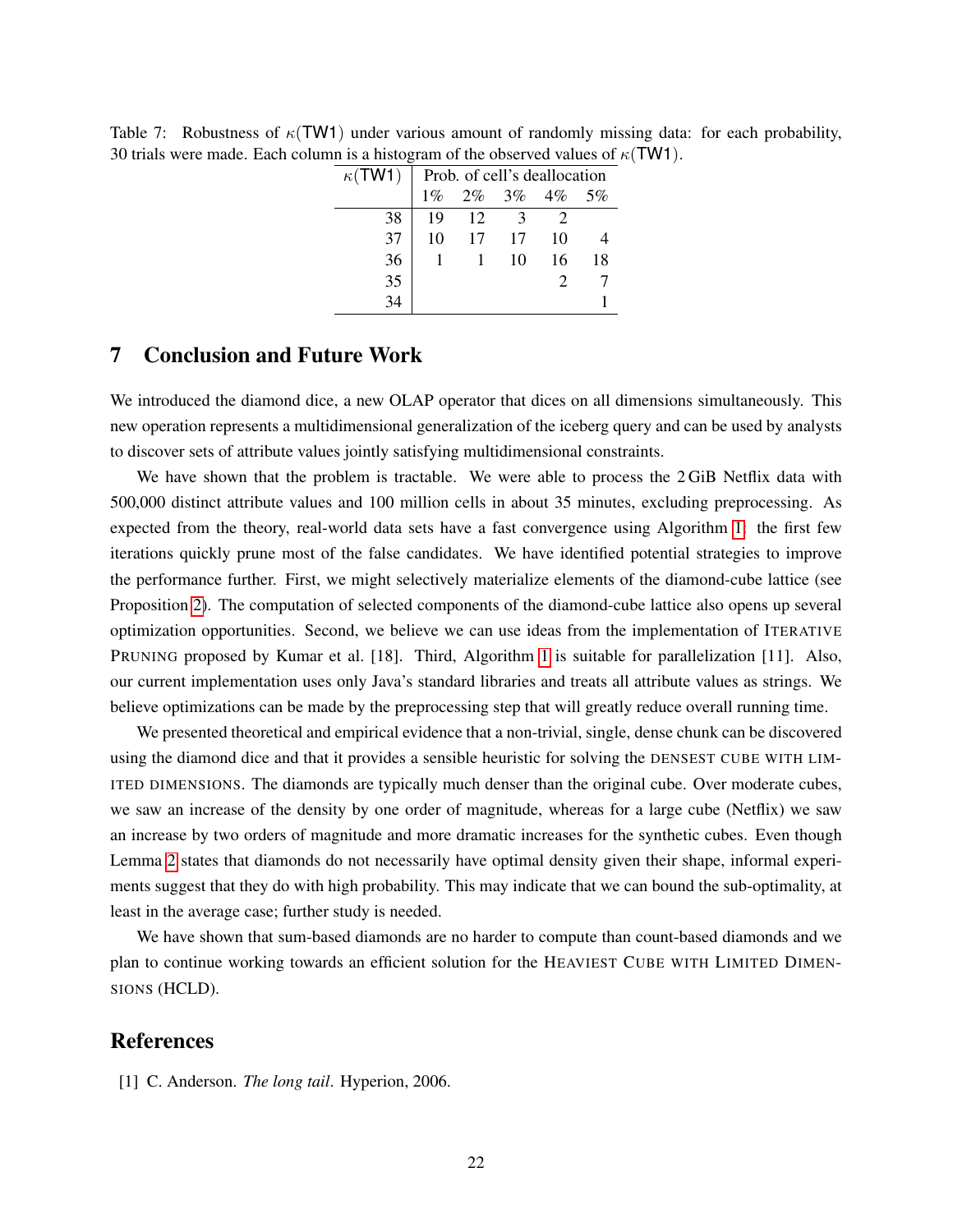- [2] K. Aouiche, D. Lemire, and R. Godin. Collaborative OLAP with tag clouds: Web 2.0 OLAP formalism and experimental evaluation. In *WEBIST'08*, 2008.
- [3] B. Babcock, S. Chaudhuri, and G. Das. Dynamic sample selection for approximate query processing. In *SIGMOD'03*, pages 539–550, 2003.
- [4] R. Ben Messaoud, O. Boussaid, and S. Loudcher Rabaséda. Efficient multidimensional data representations based on multiple correspondence analysis. In *KDD'06*, pages 662–667, 2006.
- [5] J. Bennett and S. Lanning. The Netflix prize. In *KDD Cup and Workshop 2007*, 2007.
- [6] S. Börzsönyi, D. Kossmann, and K. Stocker. The skyline operator. In *ICDE '01*, pages 421–430. IEEE Computer Society, 2001.
- [7] M. J. Carey and D. Kossmann. On saying "enough already!" in SQL. In *SIGMOD'97*, pages 219–230, 1997.
- [8] G. Cormode, F. Korn, S. Muthukrishnan, and D. Srivastava. Diamond in the rough: finding hierarchical heavy hitters in multi-dimensional data. In *SIGMOD '04*, pages 155–166, New York, NY, USA, 2004. ACM Press.
- [9] G. Cormode and S. Muthukrishnan. What's hot and what's not: tracking most frequent items dynamically. *ACM Trans. Database Syst.*, 30(1):249–278, 2005.
- [10] M. Dawande, P. Keskinocak, J. M. Swaminathan, and S. Tayur. On bipartite and multipartite clique problems. *Journal of Algorithms*, 41(2):388–403, November 2001.
- [11] F. B. Dehne, T. B. Eavis, and A. B. Rau-Chaplin. The cgmCUBE project: Optimizing parallel data cube generation for ROLAP. *Distributed and Parallel Databases*, 19(1):29–62, 2006.
- [12] J. O. Engene. Five decades of terrorism in Europe: The TWEED dataset. *Journal of Peace Research*, 44(1):109–121, 2007.
- [13] M. Fang, N. Shivakumar, H. Garcia-Molina, R. Motwani, and J. D. Ullman. Computing iceberg queries efficiently. In *VLDB'98*, pages 299–310, 1998.
- [14] V. Ganti, M. L. Lee, and R. Ramakrishnan. ICICLES: Self-tuning samples for approximate query answering. In *VLDB'00*, pages 176–187, 2000.
- [15] R. Godin, R. Missaoui, and H. Alaoui. Incremental concept formation algorithms based on Galois (concept) lattices. *Computational Intelligence*, 11:246–267, 1995.
- [16] J. Gray, A. Bosworth, A. Layman, and H. Pirahesh. Data cube: A relational aggregation operator generalizing group-by, cross-tab, and sub-total. In *ICDE '96*, pages 152–159, 1996.
- [17] S. Hettich and S. D. Bay. The UCI KDD archive. <http://kdd.ics.uci.edu>, 2000. last checked April 28, 2008.
- [18] R. Kumar, P. Raghavan, S. Rajagopalan, and A. Tomkins. Trawling the web for emerging cybercommunities. In *WWW '99*, pages 1481–1493, New York, NY, USA, 1999. Elsevier North-Holland, Inc.
- [19] D. Lemire and O. Kaser. Hierarchical bin buffering: Online local moments for dynamic external memory arrays. *ACM Trans. Algorithms*, 4(1):1–31, 2008.